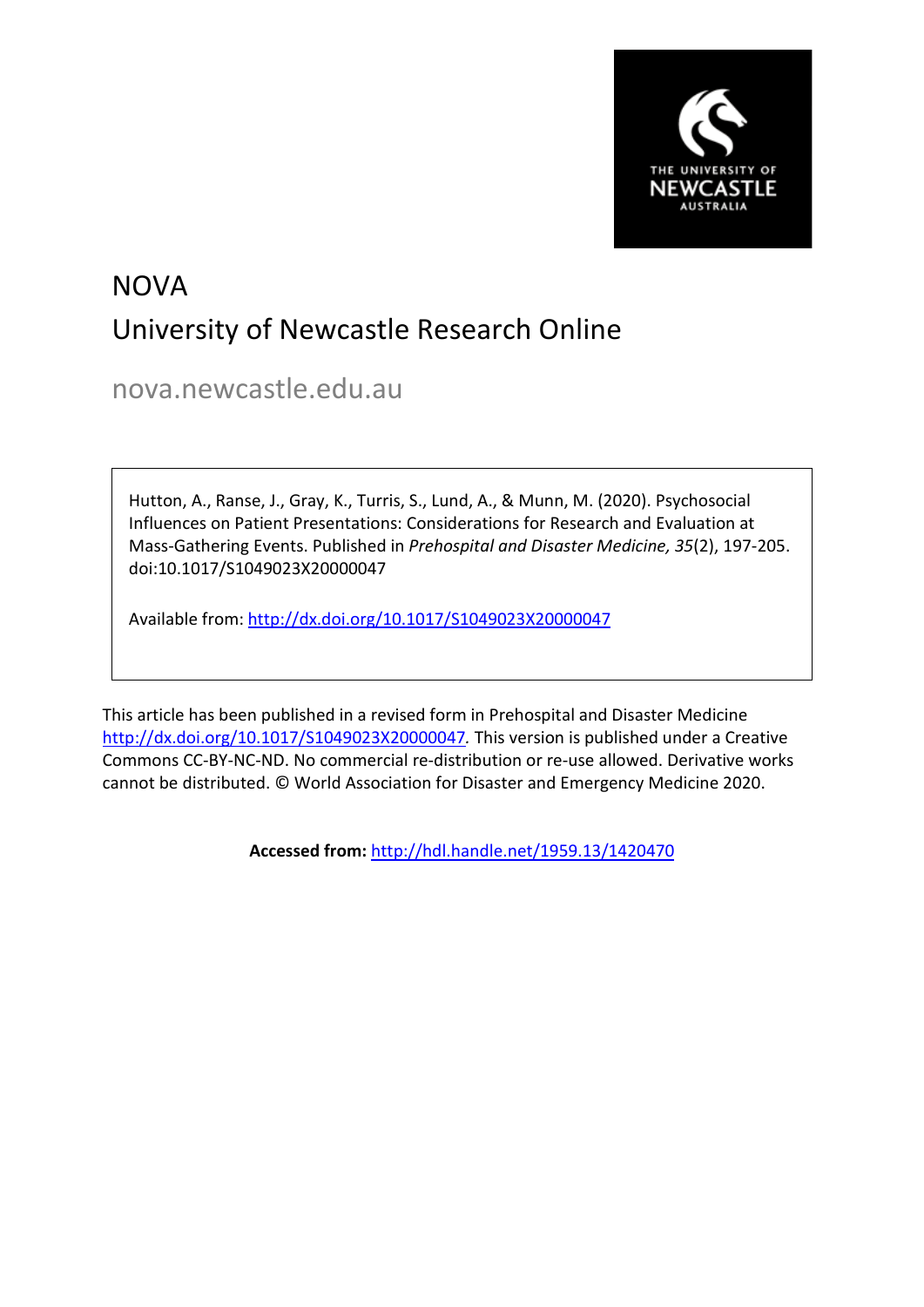# **TITLE PAGE**

**TITLE:** Psychosocial Influences on Patient Presentations: Considerations for research and evaluation at Mass-Gathering Events

**RUNNING TITLE:** Psychosocial influences at mass gatherings

# **AUTHOR(S):**

Prof Alison Hutton, PhD in Nursing<sup>1</sup> Dr. Jamie Ranse, PhD, Research Fellow in Emergency Care<sup>2</sup> Ms. Katherine L.Gray, BSPH<sup>1</sup> Dr. Sheila Turris, NP, PhD<sup>3,4</sup> Dr. Adam Lund, MD, MEd, FRCPC 3, 4

Dr. Brendan Munn, MPhil, MD, CCFP(EM), DA(SA)<sup>5</sup>

# **AFFILIATION(S):**

- 1. The University of Newcastle, Australia
- 2. Menzies Health Institute Queensland, Griffith University Gold Coast, Australia
- 3. Department of Emergency Medicine, University of British Columbia, Vancouver, British Columbia, Canada
- 4. Justice Institute of British Columbia, New Westminster, British Columbia, Canada
- 5. Department of Family Medicine, University of British Columbia, Vancouver, British Columbia, Canada

# **CONTACT AUTHOR:**

Katy Gray

Email: [katy.gray@newcastle.edu.au](mailto:katy.gray@newcastle.edu.au)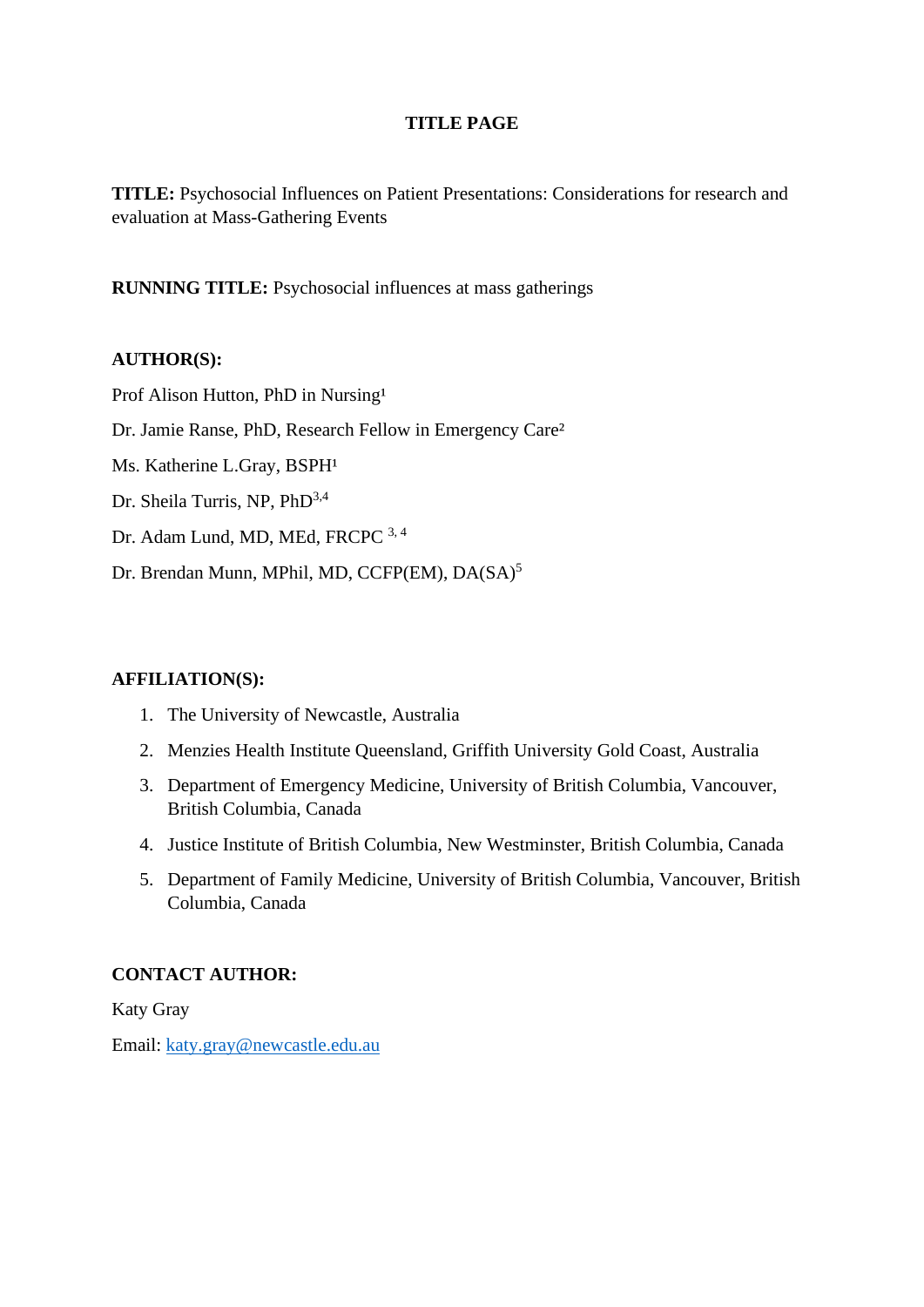# **SUMMARY STATEMENT**

# **What is known about the topic?**

- The psychosocial domain is the least investigated
- The psychosocial domain is largely subjective and difficult to quantify
- Psychosocial factors include crowd behavior and mood, individual motivation and behavior, crowd interests, and reason for attendance.

#### **What this paper adds or contributes?**

- Proposes a consistent reporting data standard for the collection of psychosocial data at mass-gathering events.
- This paper documents psychosocial variables currently collected and documented.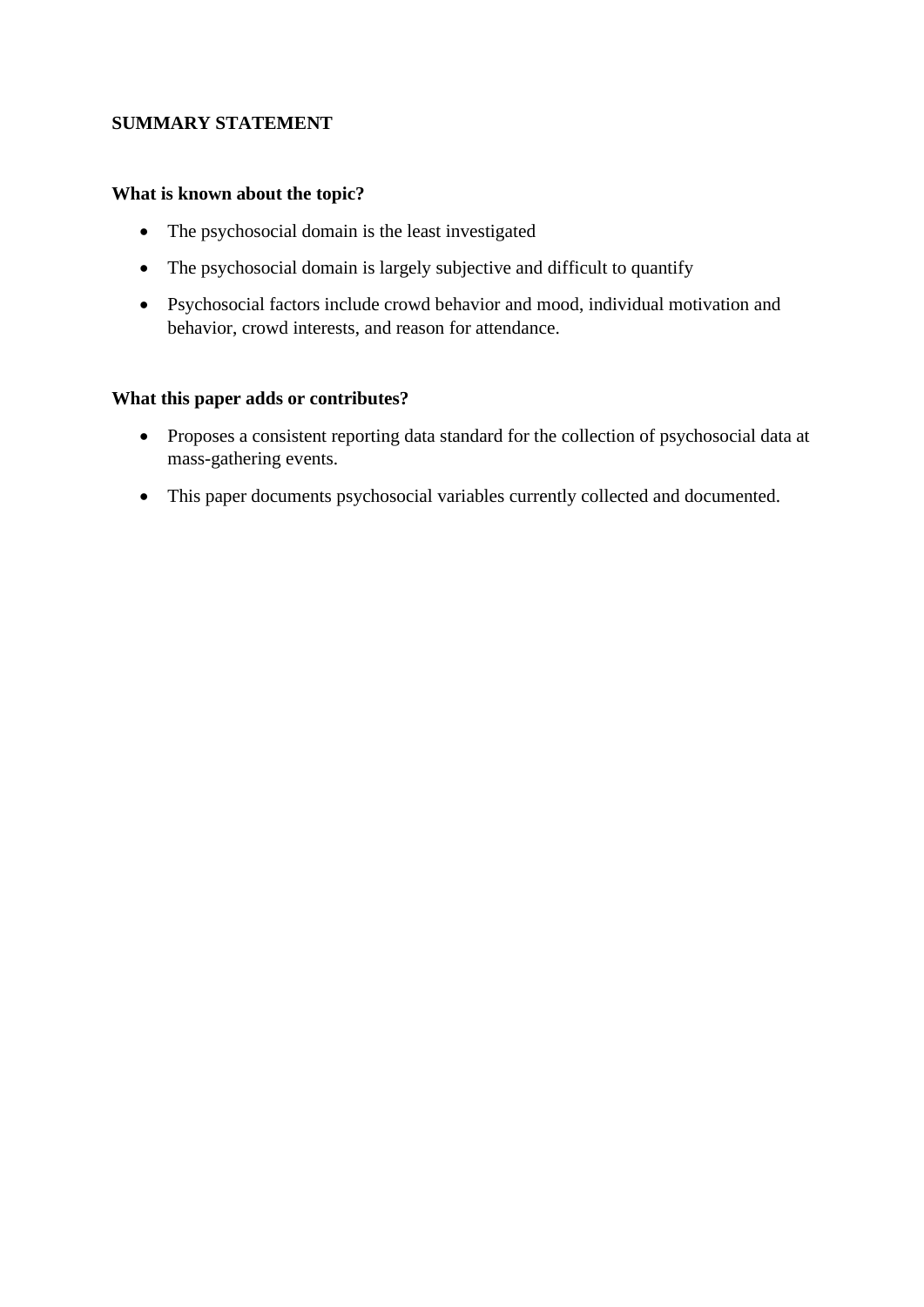# **ABSTRACT**

# **Aim**

This paper discusses the need for consistency in mass gathering research and evaluation from a psychosocial perspective.

# **Background**

Mass gatherings occur frequently throughout the world. Having an understanding of the complexities of mass gatherings is important to determine required health resources. Factors within the environmental, psychosocial and biomedical domains influence the usage of health services at mass gatherings. A standardized approach to data collection is important to identify a consistent reporting standard for the psychosocial domain. The psychosocial domain includes crowd behaviour and mood, individual motivation and behaviour, crowd interests, reason for attendance, length of stay and use of alcohol or drugs.

# **Method**

This research used an integrative literature review design. Manuscripts were collected using keyword searches from databases and journal content pages from 2003 through 2018. Data were analyzed and categorized using the existing MDS as a framework.

# **Results**

In total, 31 manuscripts met the inclusion criteria. The main variables identified were use of alcohol or drugs, crowd behavior, crowd mood, rationale, and length of stay.

# **Conclusion**

In collecting psychosocial data from mass gatherings, an agreed-upon set of variables that can be used to collect de-identified psychosocial variables for the purpose of making comparisons across societies for mass gathering events would be invaluable to researchers and event clinicians.

**Keywords:** mass gathering; minimum data set; patient presentations; psychosocial; research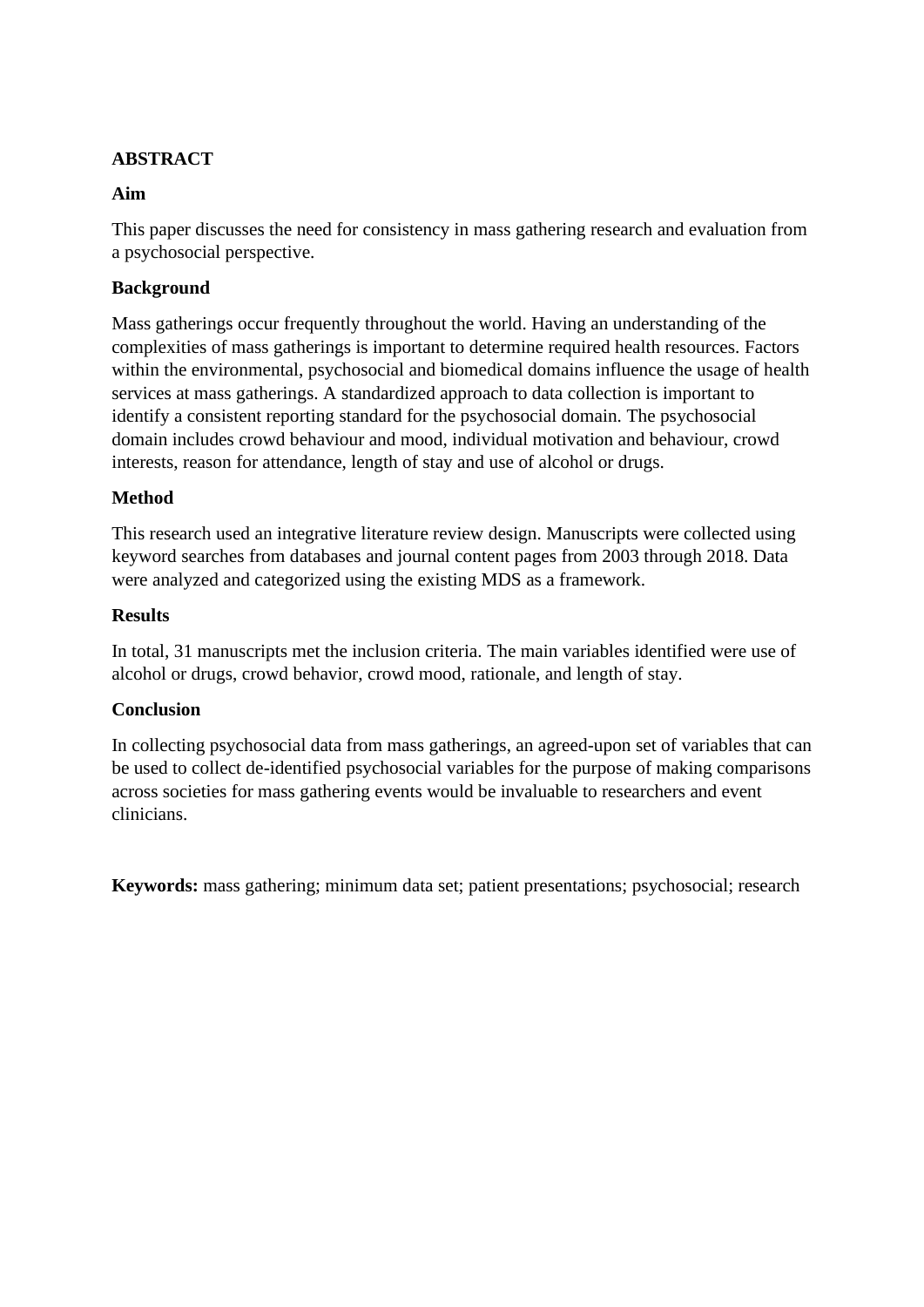#### **INTRODUCTION**

A mass gathering (MG) can be defined as an event where a group of people come together for a common purpose within a particular space or venue for a pre-determined range of dates and times. Examples of mass gathering include agricultural shows, music festivals, and sporting events. In a health context, a mass gathering can be defined as an event "where there is the potential for a delayed response to health emergencies because of limited access to patients or other features of the environment and location".[1] For many years it has been widely argued that three domains influence the presentations of patients at mass gathering events: environmental, psychosocial and biomedical.[2] This discussion began within the context of biomedical[3] and environmental[4] aspects of care; this paper takes the third step by examining the psychosocial aspects.

#### **BACKGROUND**

Although there are many descriptors and theories of crowd behaviour the psychosocial domain is the least understood of the three domains used to understand the potential for injury and illness at mass gathering events.[5] Psychosocial literature has traditionally focused on crowd behaviour, mood, motivation and event type, but also includes alcohol and other drugs, and length/duration of event.[2, 6] Measurement of the crowd-related variables is still one of the most difficult variables to measure due to its subjective nature.[7, 8] Hutton et al (2010) [8] showed that through using subjective descriptors of crowd behaviour, mood and type, a picture of activities during the event can be developed.[8] When described against the environmental backdrop of the event, behaviour creates context for patient outcomes. In addition, Robertson, Brown and Hutton(2018) [9] argue that the music program is a strong influence on behaviour at outdoor music festivals and should be considered as part of the psychosocial domain. A comprehensive approach to psychosocial data collection would ideally encapsulate all variables listed above.

#### **Aim**

This paper aims to initiate a consistent reporting data standard for the psychosocial domain and to include a set of variables for research and consideration for patient presentations at mass gathering events.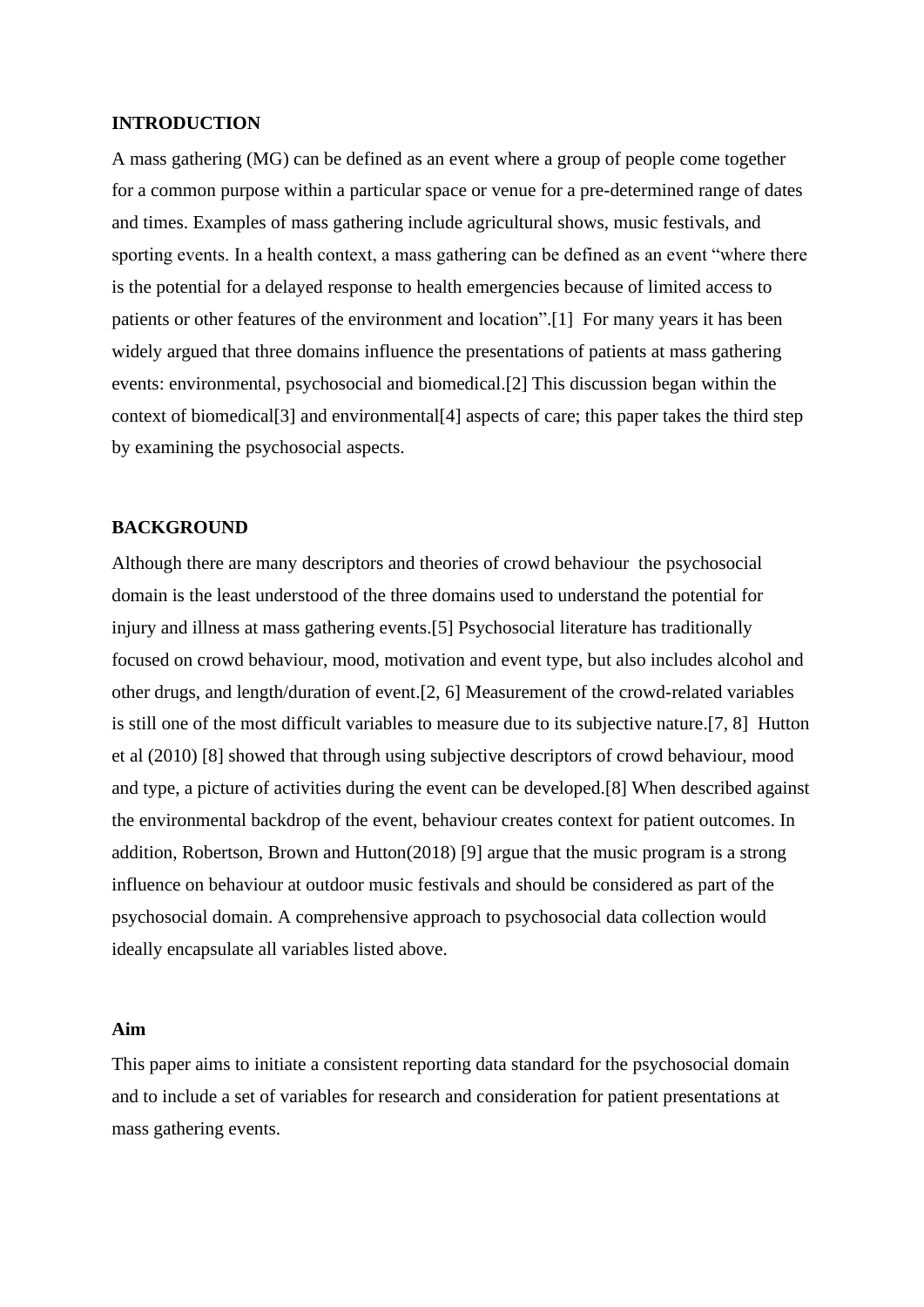# **METHODS**

# **Design**

This research used an integrated literature review to identify psychosocial factors that are reported in the mass gathering literature.

# **Search Strategy**

The search strategy included different combinations of Medical Subject Headings (MeSH) terms and keywords that are relevant to psychosocial factors and mass gathering events (Table 1). Terms and keywords in the columns were combined using the OR search strategy, while terms and keywords in the rows were combined using AND combinations.

#### **Table 1: MeSH terms and keywords**

|            | <b>Psychosocial Factors</b> | Mass Gathering |
|------------|-----------------------------|----------------|
|            | Crowding                    | Celebrating    |
|            | Social identification       | Celebration    |
|            | Social behavior             |                |
| MeSH Terms | Mass behavior               |                |
|            | Alcohol and other drugs     |                |
|            | Affect                      |                |
| Keywords   | Psychology                  | Mass gathering |
|            | Group processes             | Large event    |
|            | Social norms                | Major event    |
|            | Mood                        | Event medicine |
|            | <b>Behavior</b>             | Planned event  |
|            | Motivation                  |                |
|            | Crowd interest              |                |

# **Inclusion and Exclusion Criteria**

All identified papers were assessed against the following inclusion and exclusion criteria.

Inclusion criteria:

- Event level data
- Written in English Language
- Peer-reviewed journal
- 2003-current

Exclusion criteria:

- Editorials
- Discussion papers
- Theoretical papers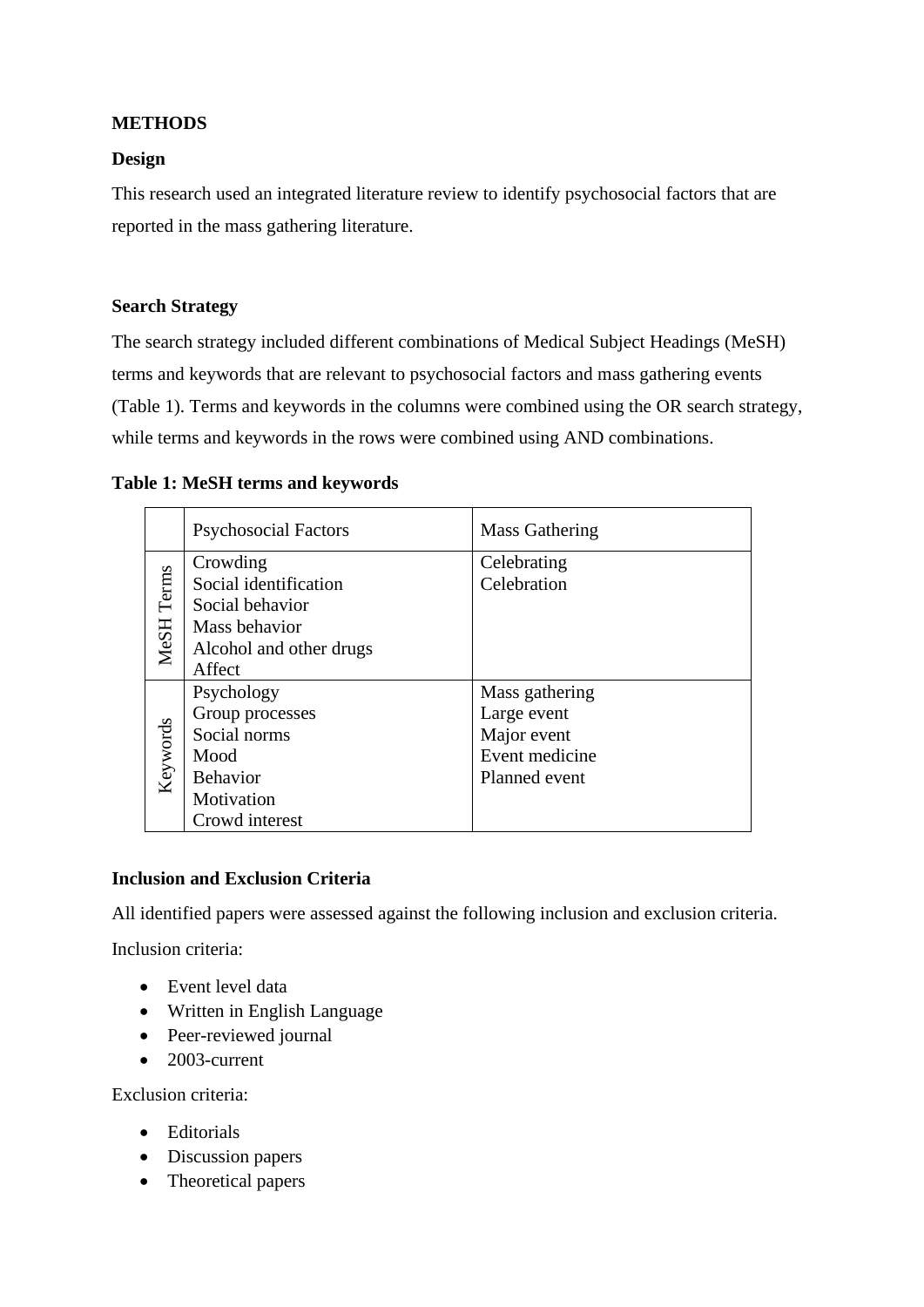#### **Findings**

The search returned 304 potentially relevant papers from *MEDLINE* (see Fig. 2 – PRISMA flow diagram). Of the 304 articles retrieved, 245 papers were excluded based on title, there were 6 duplicates, 19 papers were excluded based on abstract review with the remaining 53 papers undergoing a detailed full text examination. One paper was identified through scanning the reference list of papers. After full examination of the remaining 35 papers, 4 of those were excluded because they did not meet the inclusion criteria (Figure 1).

Figure 1 – PRISMA Flow Chart



Figure 1. PRISMA flow diagram.<sup>[10]</sup> Evaluation tools - scoping review

#### **Critical Appraisal of Manuscripts**

Overall the quality of the current evidence is low. Sixteen of the studies reviewed were retrospective, systematic, literature, comprehensive, or critical reviews. Four of the studies were reports, nine of the studies were original research case studies. There was one expert opinion and position statement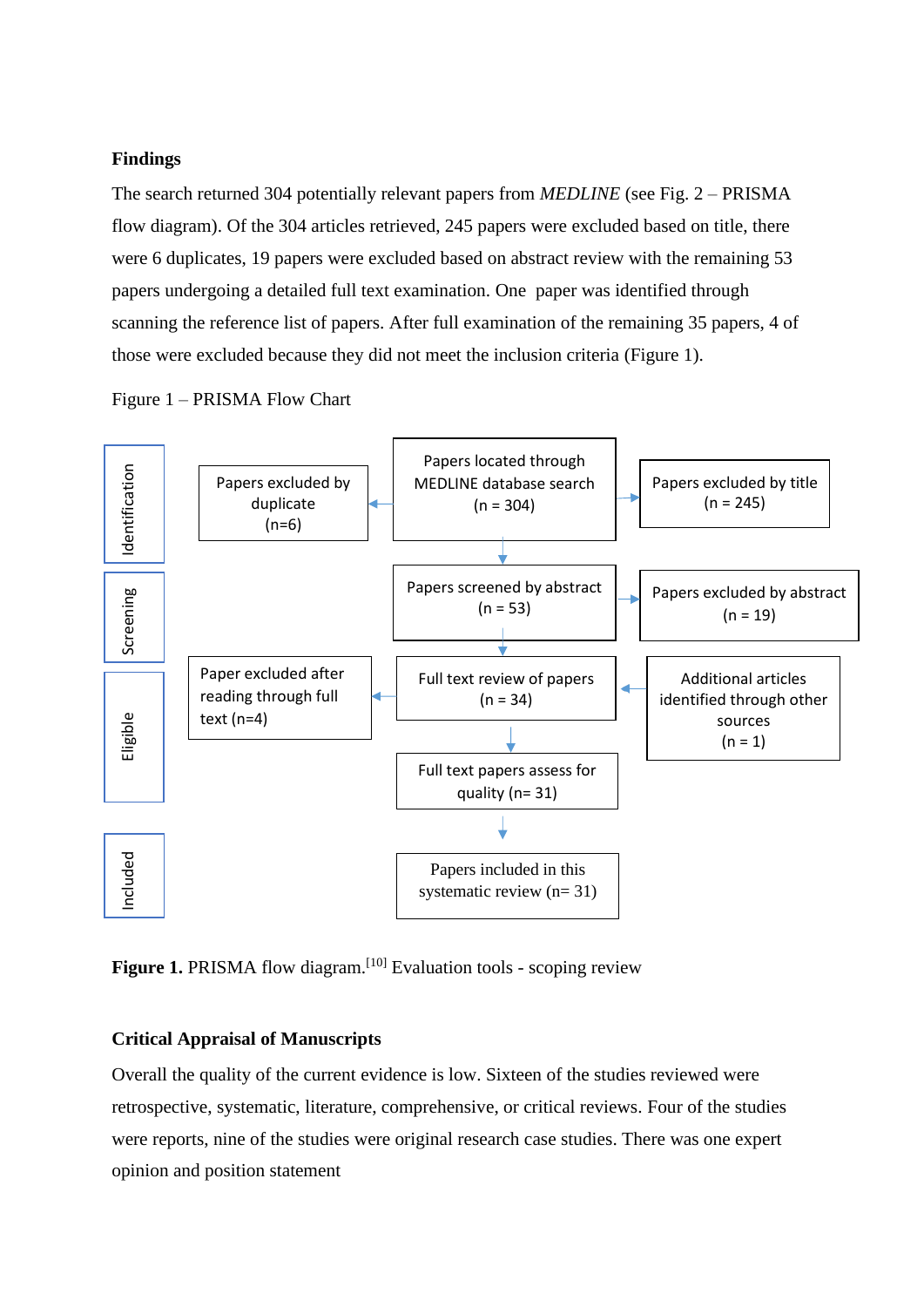#### **Data Analysis**

In order to determine psychosocial factors that influence patient presentation rates at mass gatherings articles were grouped in a pragmatic manner (Table 2).

#### **FINDINGS**

Arbon's[2] mass gathering model was used as a starting point for this review. Table 2 outlines psychosocial variables reflected in this model and other variables identified in the literature.

<<INSERT TABLE 2 HERE>>

#### **DISCUSSION**

It is important to "initiate international discussion for consistency in the reporting of data from mass gatherings whilst acknowledging the meaningful data collection and reporting across societies and mass gatherings needs to be flexible".[3] Accordingly, in the discussion below the authors argue that there are several sub-domains within the domain of "psychosocial" as originally conceptualized by Arbon[2], which include: crowd type, crowd mood, and crowd behaviour.

#### *Use of alcohol or drugs*

In a study of 15 mass gatherings in Australia, during summer months, the authors reported Ninety percent of patient presentations occurred at events where alcohol was available.[11] Alcohol or drugs spans across all three domains of the mass gathering conceptual model and is an influential variable, and was the most identified variable in this review with 21 of 31 papers referencing it. Violence has been associated with intoxication and injuries at sporting and music mass gatherings. [12-14] In Anikeeva, Arbon, Zeitz et al (2018) study of 15 mass gathering events in South Australia alcohol availability was categorized as either, "alcohol available for purchase,' or, 'dry event." However, in most of the reviewed literature, the use of alcohol is unclear and difficult to capture. The nonlinear study conducted by Arbon et al (2018) for predicting patient presentation rates (PPR) for MGs states the accuracy of collecting alcohol or drug use data is limited to possible discrepancy between the official and actual presence, and the effect of "loading" prior to the event.[15]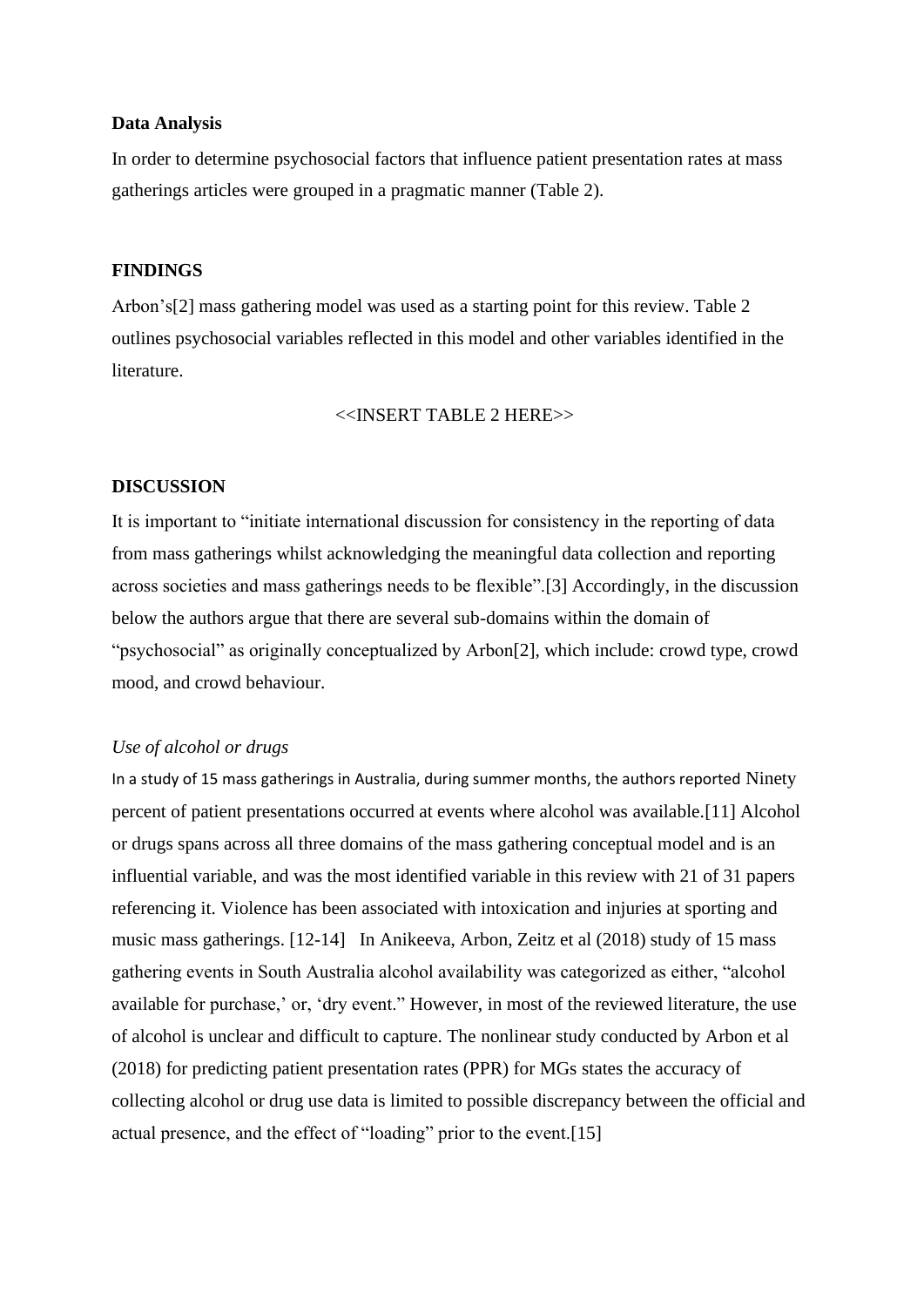#### *Crowd behaviour*

There are numerous theories of crowd behaviours to explain the tendencies of crowds, but few practical applications to monitor and assess crowd behaviours in MGEs have been discussed or examined. Of the 18 papers that cited crowd behaviour as a key influence on MG patient presentation rates only 9 outlined a tool for collecting this data. Through the collection of individual behaviour crowd behaviour can be determined. One study used a twopart self-reporting survey respondents from the school leavers' celebrations outside of Perth, Australia, recorded the likelihood or of negative consequences associated with alcohol and other drug use and other risk factors at the school leavers' celebration. Consequences relating to individual behavior included emotional outburst, heated argument, physically aggressive, unprotected sex, blackout, stolen private/public property, act of vandalism, and arrests for intoxicated behavior.[14]

Patient presentation trends at 15 MGEs in South Australia had fieldworker's record behaviour on the crowd characteristics questionnaire.[11] The crowd characteristics questionnaire recorded the number and proportion of patients presenting to on-site health care service by crowd characteristics variables, which included crowd density, male to female ratio, proportion of crowd seated or stationary, proportion of crowd in motion, proportion of crowd displaying cohesive behaviour, and proportion of crowd wearing cohesive dress.[11] Hutton et al's 2010 study collected crowd behaviour once every hour at five designated collection points using a tool adopted from the work of Zeitz, Tan, and Zeitz (2009). The main form of data collected was descriptive field notes collected via observation categorized into behaviours; dancing, singing, sitting, resting, walking, talking, chatting, talking on a mobile, sending SMS, fighting, wrestling, videotaping, taking pictures, celebrating, or socialising. [7, 8]. In addition, Hutton et al's (2011) study evaluated crowd mood using descriptive tools developed by Pines and Maslach (1993), and crowd type using Berlonghi's (1995) model, applying a scoring system. Although the study was interpretive, through participant observation, pre-event training was provided to ensure comprehensive and uniform data collection. Stampedes and sexual assaults have been recorded as crowd behaviour.[12] Sampsel et al (2016) published the first reports of mass gatherings associated with sexual assaults and found that sexual assaults peak at mass gatherings on specific holiday events, including New Year's Eve, Canada Day, Halloween, and University Freshmans' week.[16] Hawkins et al conducted a retrospective review by Emergency Medical Services (EMS) and hospital Emergency Department (ED) records of patients injured as a result of risk taking celebratory behaviour from University of North Carolina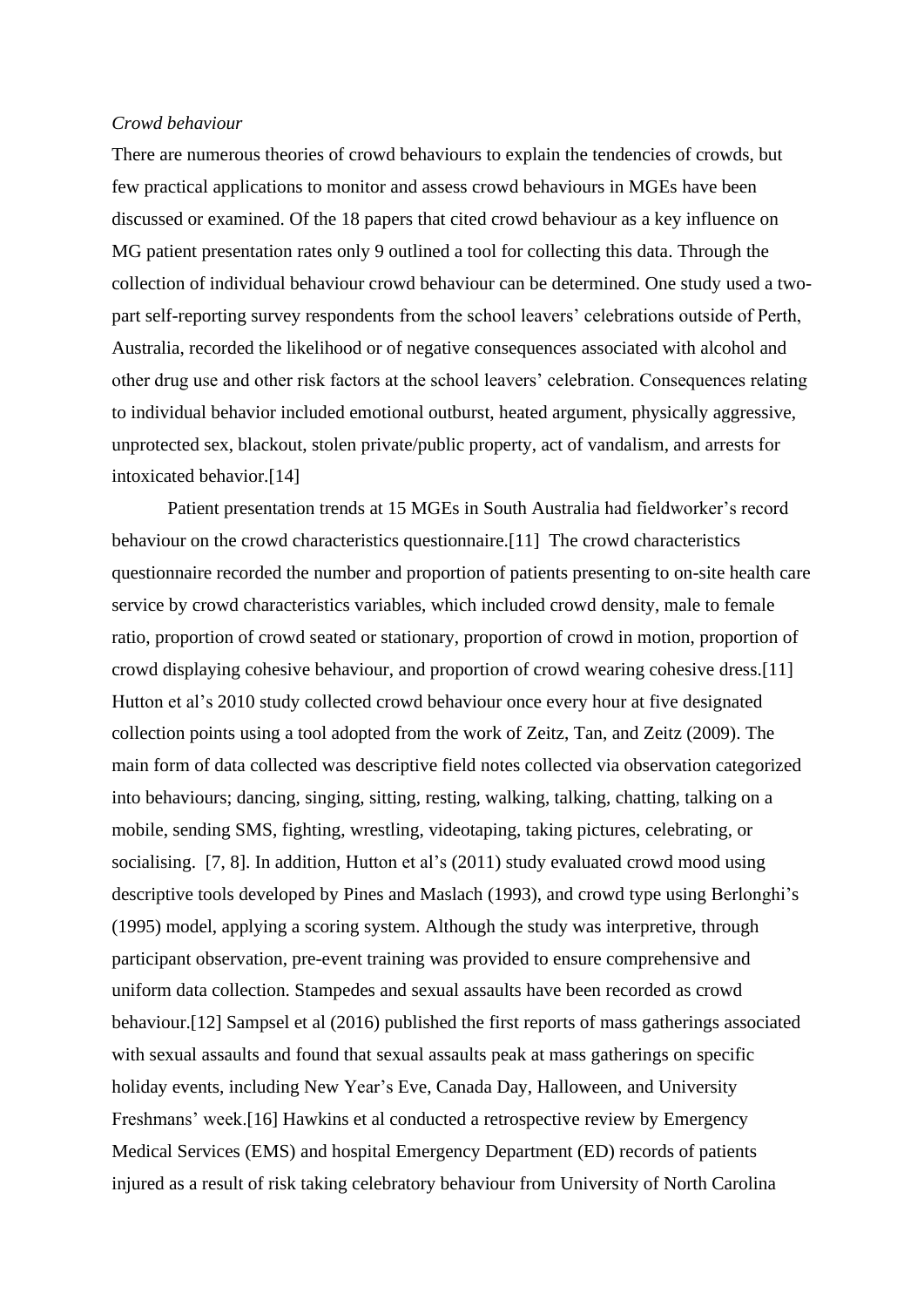(UNC) mass gathering. Characteristics of patients evaluated in relation to crowd behaviour included assault, and bonfire-associated burn.[17] Hutton et al (2015) documented social environmental factors at mass gatherings using Haddon's matrix, an epidemiology tool used to determine potential injuries, such as dancing or 'moshing'.[14] Whereas Milsten et al's (2017) collected data retrospectively from prehospital patient care reports for analysis of mosh-pit related injuries at rock concerts, festivals, and electronic dance music events.[18] Hartman et al used a scoring system that measured crowd intention as either 'animated, intermediate, or calm', but did not outline the merits behind classification.[19] Turris et al (2014) listed classification examples of crowd behaviour as: mood, activity levels, queuing, movement, behaviour, predispositions, motivations, crowd movement, and flow. [20] Zeitz et al<sup>[7]</sup> sites the Emergency Management Australia descriptors for "crowd types," which include behaviour (Table3).[21] Within this comprehensive review the authors underline the lack of congruence with the use of terminology between "crowd behaviour," "crowd type," "crowd management," and "crowd mood." Demographics of a crowd is an environmental descriptor of a "crowd type."[7] For example, the profile at a football game are typically male dominated who are passionate and loyal fans. This crowd type makes predictable crowd behaviour.[22]

#### << Insert Table 3>>

#### *Crowd mood*

The term, "crowd mood," is a descriptor of crowd emotion and tone, which has become an indicator of probable crowd behaviour outcomes.[5] Although crowd mood is less visible than crowd behaviour it can still be quantified. Pines and Maslach developed a practical matrix that classified the mood of crowd as passive, active, or energetic (Table 4) [23] This table scores the amount of verbal noise, physical movement, and overall audience participation into a numerical grading system.[5] Hutton et al adapted a psychosocial data collection tool from Zeitz et al[24] and Emergency Management Australia [21] to group crowd mood as energetic, active, festive, passive, subdued, or delighted.[8] Despite Pines and Maslach's (1993) tool being used in Hutton et al's study (2010) Turris et al (2014) found that objective measures of crowd mood are not yet well developed for use in a MG context. "Crowd mobility and density are sometimes used as proxies for crowd mood or indicators of risk (qualitative)." [20] Crowd mood was retrospectively collected in the development of an online event and patient registry.[25] Evidence suggests that crowd mood can be influenced by factors such as type of music,[9, 26, 27] sporting rivalry,[28] and unexpected occurrences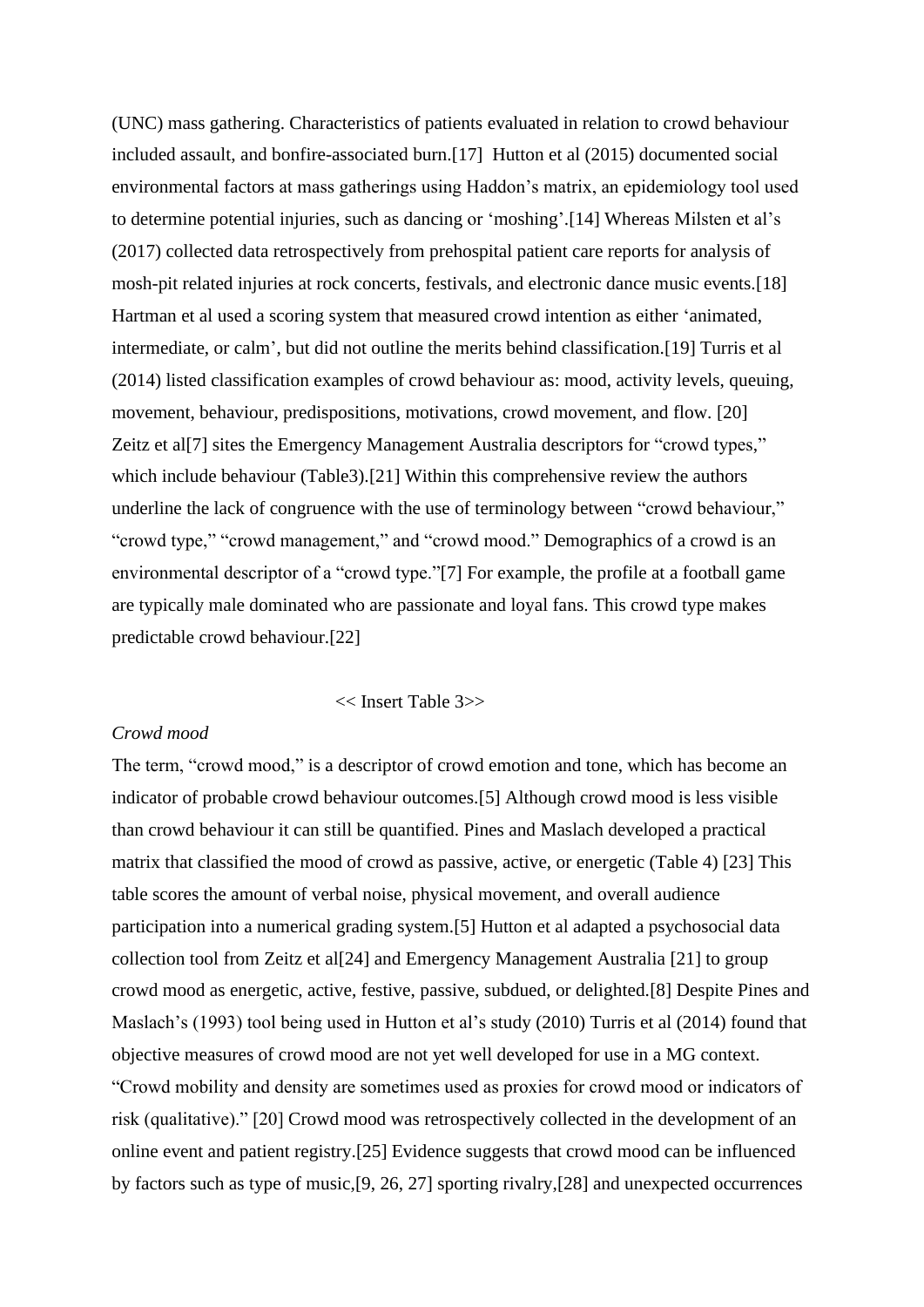that can result in paranoia and mass hysteria leading to crowd crush and violence between attendees at MGs.[11] Ranse and Hutton (2012) included anxiety and psychiatric disorder under the mental health header in their patient data set and entry codes. Anxiety was observed as, "Presentation related to anxiety or panic attack, not necessarily psychiatric in nature or substance related," and psychiatric disorder was defined as, "Psychiatric or mental health related presentations," in the data dictionary to supplement MDS and entry codes.[3]

<< Insert Table 4 >>

#### *Reason for attending event (motivation)*

The reason for attending an event has a strong impact on the bio-medical domain, as the individual's motivation for attending and their behaviour at a MG can also be a factor in injury presentation.[8] Motivation for attending an event is a key influence on crowd behaviour, however due to visibility, Hutton et al (2011) suggested crowd behaviour should be the focus as the observable and measurable element.[5] Reasons for attendance were categorized in the comprehensive review by Ranse et al (2012) within individual demographics as either participant, spectator, official, or other.[3] Hartman et al (2009) scored crowd intentions data with a point value as animated, intermediate, or calm.[19] Hawkins et al (2010) carried out a retrospective review of a MG to celebrate the success of UNC men's basketball championship. Although FitzGibbon et al (2017) and Friedman et al (2017) did not specifically collect data on motivation for crowd attendance in their studies, Jaensch et al (2018) and Lam et al (2014) found that a core part of motivation for festivalgoers at outdoor music festivals was to use alcohol and other drugs.[29, 30] Whereas, participants that go to religious festivals or pilgrimages the norm motivations are focused on abstinence and faith.[31] Like religious festivals, sporting events bring attendees together for a shared sense of belonging.[6, 12] However, many of these sport enthusiasts may be motivated to fit in with the crowd, which leads to overconsumption in alcohol.[6]

#### *duration*

Of the papers reviewed, nine included length of stay or event duration as a variable that was or should be collected at MGEs.[5, 8, 19, 20, 25, 28, 30, 32, 33] Multiple-day events are generally associated with higher rates of medical use.[32] Data from Hutton et al pilot project (2011) showed that there is a change in crowd behavior from the start of the event and the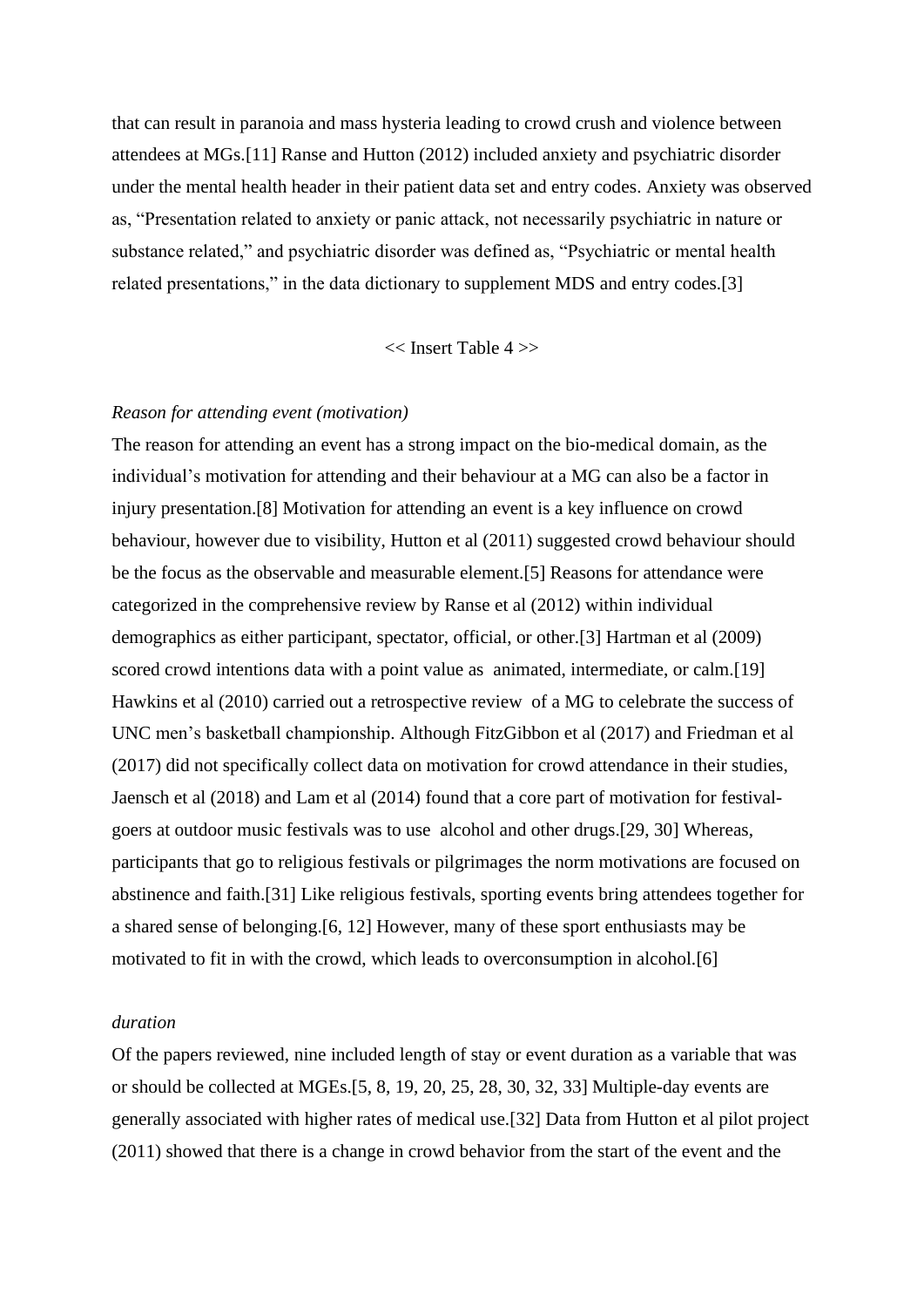end of the event.[5] For some of the research papers duration was a fixed variable, which remained the same for all of the events.[28]

#### *Individual behavior*

Crabtree et al's [34] study found that patients from rural/regional areas were twice as likely to require advanced treatment and review by health care professionals.

Additional variables such as crowd interest/culture, and individual motivation are not as frequently mentioned but for specific mass gatherings are an important aspect of data collection.

#### **Study Limitations**

Despite the use of a rigorously designed search strategy there is potential that the search outcomes and the subsequent findings of this literature review are at risk of selection bias. The search strategy was restricted to studies published in English and as such may have not identified relevant studies written in other languages. A further limitation of this review is that only articles from the past fifteen years were included.

# << INSERT TABLE 5 HERE>>

#### **Future Opportunities**

As outlined by Arbon[2], there are three categories which influence the preparedness of health services at mass gatherings: biomedical, environmental, and psychosocial. This paper has provided a framework for collecting psychosocial variables that influence patient presentation rates at MGEs. In regards to crowd behaviour the majority of the literature focuses on the negative effects to crowd safety, however there are some potential benefits to social wellbeing, which may be explored in future research.[35]

#### **CONCLUSION**

This paper has presented a range of psychosocial variables that are currently collected at MGs. The collection of variables may be subjective however they help to paint a picture of activities that take place which influence injury and illness at events. Use of alcohol or drugs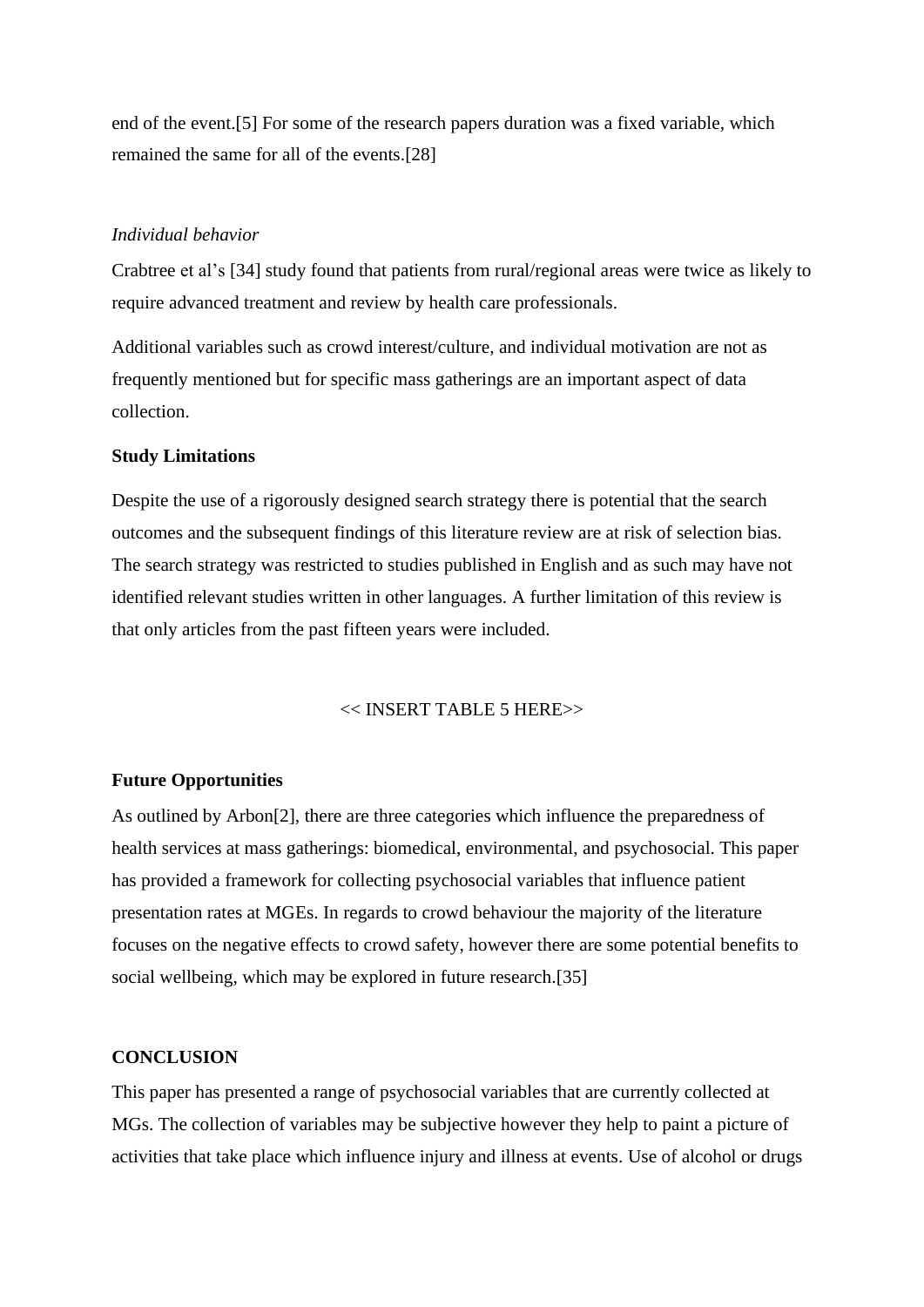was the most common variable collected, which highlights the need for preventive strategies such as encouraging sensible alcohol consumption and safe drug use. It is not expected that all variables documented in this manuscript will be collected at each mass gathering however it is expected that each researcher will determine data collected upon their own needs. As mass gathering science develops a set of minimum psychosocial variables is needed to collect data for the purpose of making comparisons across societies for mass gathering events.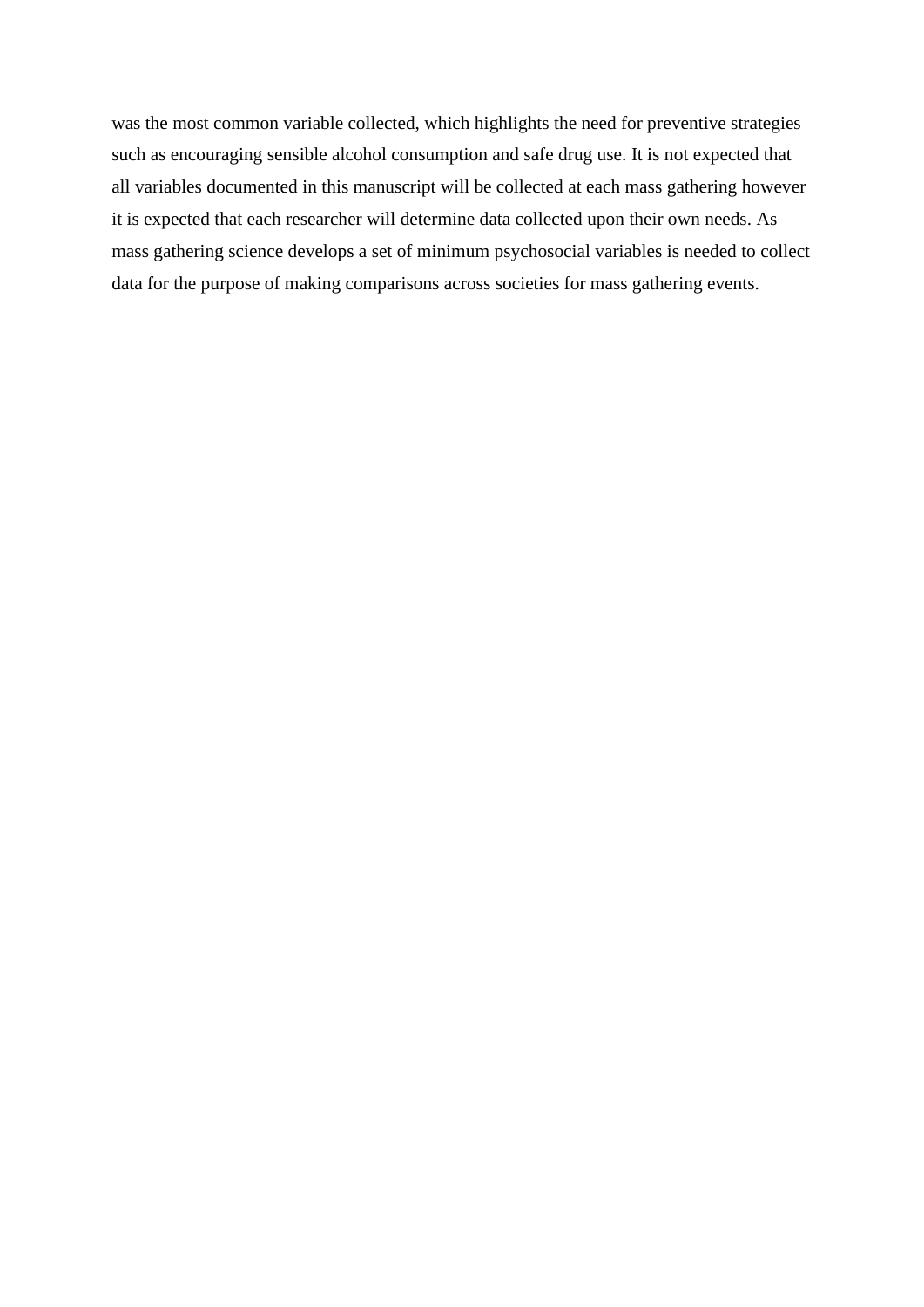| Author(s)    | Year | <b>Country</b> | <b>Variables</b>                        | <b>Description</b>                                          |
|--------------|------|----------------|-----------------------------------------|-------------------------------------------------------------|
| Ahmed,       | 2018 | Saudi          | Crowd<br>$\bullet$                      | Violence is associated with                                 |
| Q.A.[12]     |      | Arabia         | behaviour                               | intoxication and injuries at music                          |
|              |      |                | Crowd mood<br>$\bullet$                 | festivals and Electronic Music                              |
|              |      |                | Crowd<br>$\bullet$                      | Dance events. Religious mass                                |
|              |      |                | interest/culture                        | gathering pilgrims can have a                               |
|              |      |                | Rationale<br>$\bullet$                  | collective spirituality that benefit                        |
|              |      |                | Use of alcohol<br>$\bullet$             | public health.                                              |
|              |      |                | or drugs                                |                                                             |
| Alnabulsi,   | 2014 | Saudi          | Crowd<br>$\bullet$                      | It is suggested to apply the social                         |
| H.[35]       |      | Arabia         | behaviour                               | identity approach to understand a                           |
|              |      |                |                                         | range of crowd phenomena,                                   |
|              |      |                |                                         | including urban riots, football                             |
|              |      |                |                                         | crowds, protest demonstrations,                             |
|              |      |                |                                         | and audience experiences at<br>music festivals.             |
| Alquthami,   | 2014 | Review         |                                         | Majority of events that were                                |
| A.H.[32]     |      |                | Length of<br>$\bullet$<br>stay/duration | multiple days had higher rates of                           |
|              |      |                | Use of alcohol<br>$\bullet$             | medical use, which confirmed the                            |
|              |      |                | or drugs                                | previous systematic review of                               |
|              |      |                |                                         | data before 2002. Yet the                                   |
|              |      |                |                                         | "Toronto Rock," single-day event                            |
|              |      |                |                                         | had higher rates than many                                  |
|              |      |                |                                         | multiple day events, due to the                             |
|              |      |                |                                         | youthful crowd, the usage of                                |
|              |      |                |                                         | alcohol, and the confined space.                            |
|              |      |                |                                         |                                                             |
| Anikeeva,    | 2018 | Australia      | Crowd<br>$\bullet$                      | Anecdotal evidence suggests that                            |
| 0.111        |      |                | behaviour                               | crowd mood may be influenced                                |
|              |      |                | Crowd mood<br>$\bullet$                 | by factors such as music, rivalry                           |
|              |      |                | Use of alcohol                          | between sporting teams, and                                 |
|              |      |                | or drugs                                | unexpected occurrences, which                               |
|              |      |                |                                         | can contribute to an increase in                            |
|              |      |                |                                         | paranoia and mass hysteria<br>leading to crowd crushing and |
|              |      |                |                                         | violence between attendees.                                 |
|              |      |                |                                         | Nearly 90% of patient                                       |
|              |      |                |                                         | presentations occurred at events                            |
|              |      |                |                                         | where alcohol was available.                                |
| Arbon, P.[2] | 2004 | Australia      | Crowd mood<br>$\bullet$                 | Relationship model, proposes the                            |
|              |      |                | Use of alcohol<br>$\bullet$             | strength of influence between the                           |
|              |      |                | or drugs                                | MG domains. The environmental                               |
|              |      |                |                                         | domain, such as ease of access                              |
|              |      |                |                                         | and crowd density, have a strong                            |
|              |      |                |                                         | influence on features of the                                |
|              |      |                |                                         | psychosocial domain. A densely                              |
|              |      |                |                                         | packed crowd will be more                                   |
|              |      |                |                                         | frustrated and be inclined to be                            |

# **Table 2: Psychosocial Factors which Influence PPR at MGEs**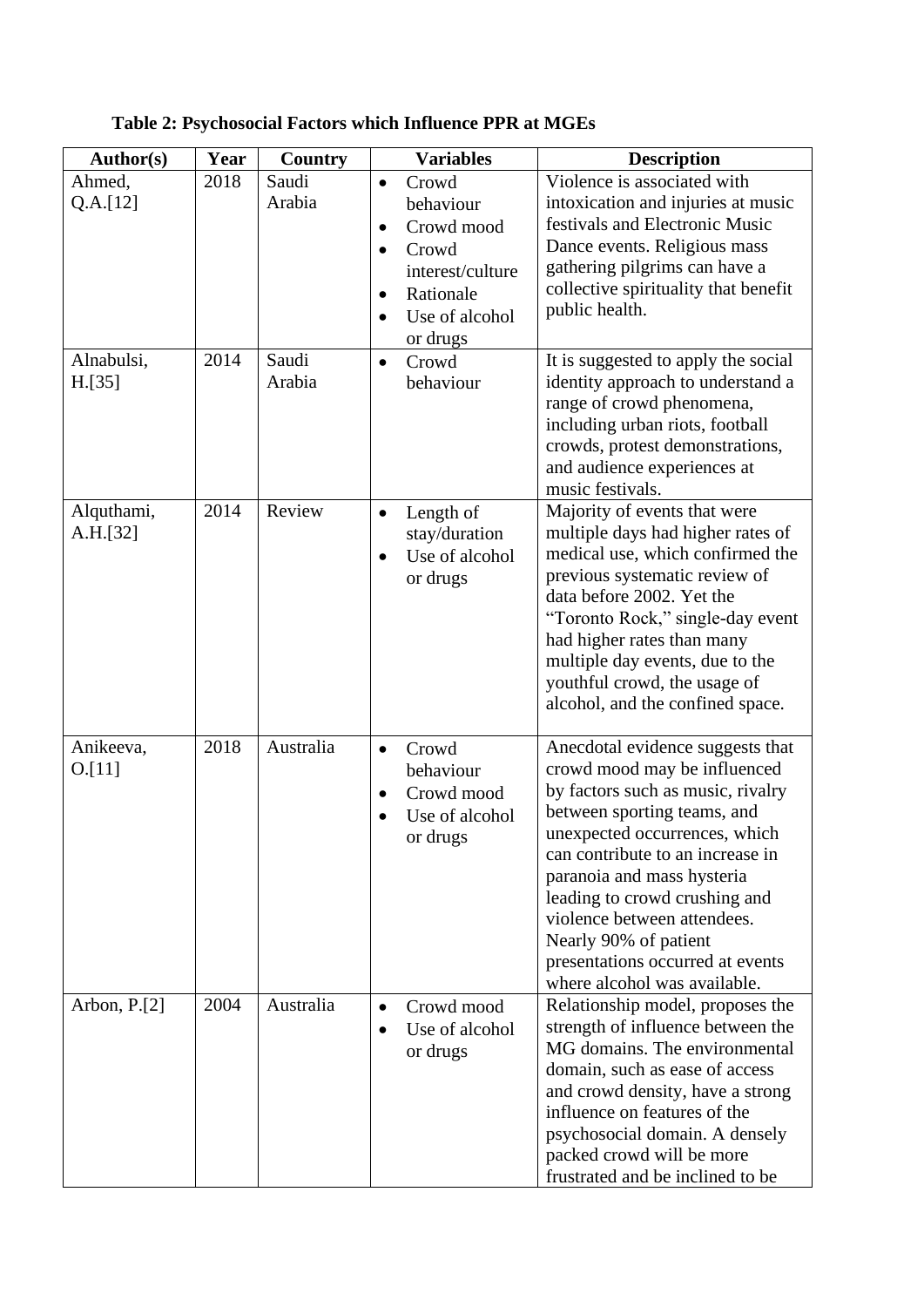|                                      |              |                        | violent. Preventive strategies                                                                                                                                                                                                                                                                                                                                                                                                                                                                                                                                                                                                                                                                                                                                                                                                                                                                                        |
|--------------------------------------|--------------|------------------------|-----------------------------------------------------------------------------------------------------------------------------------------------------------------------------------------------------------------------------------------------------------------------------------------------------------------------------------------------------------------------------------------------------------------------------------------------------------------------------------------------------------------------------------------------------------------------------------------------------------------------------------------------------------------------------------------------------------------------------------------------------------------------------------------------------------------------------------------------------------------------------------------------------------------------|
|                                      |              |                        | encourage sensible alcohol                                                                                                                                                                                                                                                                                                                                                                                                                                                                                                                                                                                                                                                                                                                                                                                                                                                                                            |
|                                      |              |                        |                                                                                                                                                                                                                                                                                                                                                                                                                                                                                                                                                                                                                                                                                                                                                                                                                                                                                                                       |
| Arbon, P.[15]<br>Crabtree,<br>N.[34] | 2018<br>2017 | Australia<br>Australia | consumption and safe drug use.<br>Study on non-linear modelling of<br>Crowd<br>$\bullet$<br>MG variables found the role of<br>behaviour<br>alcohol was unclear, because of<br>Use of alcohol<br>accuracy of collecting availability<br>or drugs<br>data, the effect of "loading" prior<br>to the event, and consumption.<br>Model is best used when less<br>information is required to support<br>the prediction.<br>This study found that patients<br>Individual<br>$\bullet$<br>from rural/regional areas were<br>behaviour<br>twice as likely to require medical<br>attention. One factor that can<br>explain the poorer socio-<br>economic status residents higher<br>incidents are risk taking<br>behaviour.<br>Two previous studies reported<br>significantly higher PPR and<br>TTHR, which may be due to high<br>risk nature of events and both<br>being multi-day music/arts<br>festival with the majority of |
|                                      |              |                        | attendees residing onsite for the                                                                                                                                                                                                                                                                                                                                                                                                                                                                                                                                                                                                                                                                                                                                                                                                                                                                                     |
|                                      |              |                        | duration of the event. This study<br>found the PPR to be significantly<br>decreasing.                                                                                                                                                                                                                                                                                                                                                                                                                                                                                                                                                                                                                                                                                                                                                                                                                                 |
| FitzGibbon,<br>K.M.[33]              | 2017         | <b>USA</b>             | Both the Arbon and Hartman<br>Rationale<br>$\bullet$<br>models poorly predicted the<br>Use of alcohol<br>$\bullet$                                                                                                                                                                                                                                                                                                                                                                                                                                                                                                                                                                                                                                                                                                                                                                                                    |
|                                      |              |                        | required resources for EDM<br>or drugs                                                                                                                                                                                                                                                                                                                                                                                                                                                                                                                                                                                                                                                                                                                                                                                                                                                                                |
|                                      |              |                        | festivals. Howard County DFRS<br>Length of                                                                                                                                                                                                                                                                                                                                                                                                                                                                                                                                                                                                                                                                                                                                                                                                                                                                            |
|                                      |              |                        | found that alcohol availability and<br>stay/duration                                                                                                                                                                                                                                                                                                                                                                                                                                                                                                                                                                                                                                                                                                                                                                                                                                                                  |
|                                      |              |                        | the hosting of multi-day events<br>were the only variables that                                                                                                                                                                                                                                                                                                                                                                                                                                                                                                                                                                                                                                                                                                                                                                                                                                                       |
|                                      |              |                        | significantly affected patient                                                                                                                                                                                                                                                                                                                                                                                                                                                                                                                                                                                                                                                                                                                                                                                                                                                                                        |
|                                      |              |                        | presentation and transport rates.                                                                                                                                                                                                                                                                                                                                                                                                                                                                                                                                                                                                                                                                                                                                                                                                                                                                                     |
| Friedman,                            | 2017         | <b>USA</b>             | Crowd mood and event type are<br>Crowd mood<br>$\bullet$                                                                                                                                                                                                                                                                                                                                                                                                                                                                                                                                                                                                                                                                                                                                                                                                                                                              |
| M.S.[26]                             |              |                        | correlated. Heavy metal bands<br>Individual                                                                                                                                                                                                                                                                                                                                                                                                                                                                                                                                                                                                                                                                                                                                                                                                                                                                           |
|                                      |              |                        | attract rambunctious crowds, and<br>behaviour                                                                                                                                                                                                                                                                                                                                                                                                                                                                                                                                                                                                                                                                                                                                                                                                                                                                         |
|                                      |              |                        | sedating music generally has calm<br>Rationale                                                                                                                                                                                                                                                                                                                                                                                                                                                                                                                                                                                                                                                                                                                                                                                                                                                                        |
|                                      |              |                        | crowds. EDMFs combine high                                                                                                                                                                                                                                                                                                                                                                                                                                                                                                                                                                                                                                                                                                                                                                                                                                                                                            |
|                                      |              |                        | risk elements: hot weather, active                                                                                                                                                                                                                                                                                                                                                                                                                                                                                                                                                                                                                                                                                                                                                                                                                                                                                    |
|                                      |              |                        | mobile crowds, and frequent                                                                                                                                                                                                                                                                                                                                                                                                                                                                                                                                                                                                                                                                                                                                                                                                                                                                                           |
|                                      | 2009         | <b>USA</b>             | alcohol and illicit drug use.<br>Crowd intentions were assessed                                                                                                                                                                                                                                                                                                                                                                                                                                                                                                                                                                                                                                                                                                                                                                                                                                                       |
| Hartman,<br>N.[19]                   |              |                        | Crowd<br>$\bullet$<br>according to the event type and<br>behaviour                                                                                                                                                                                                                                                                                                                                                                                                                                                                                                                                                                                                                                                                                                                                                                                                                                                    |
|                                      |              |                        |                                                                                                                                                                                                                                                                                                                                                                                                                                                                                                                                                                                                                                                                                                                                                                                                                                                                                                                       |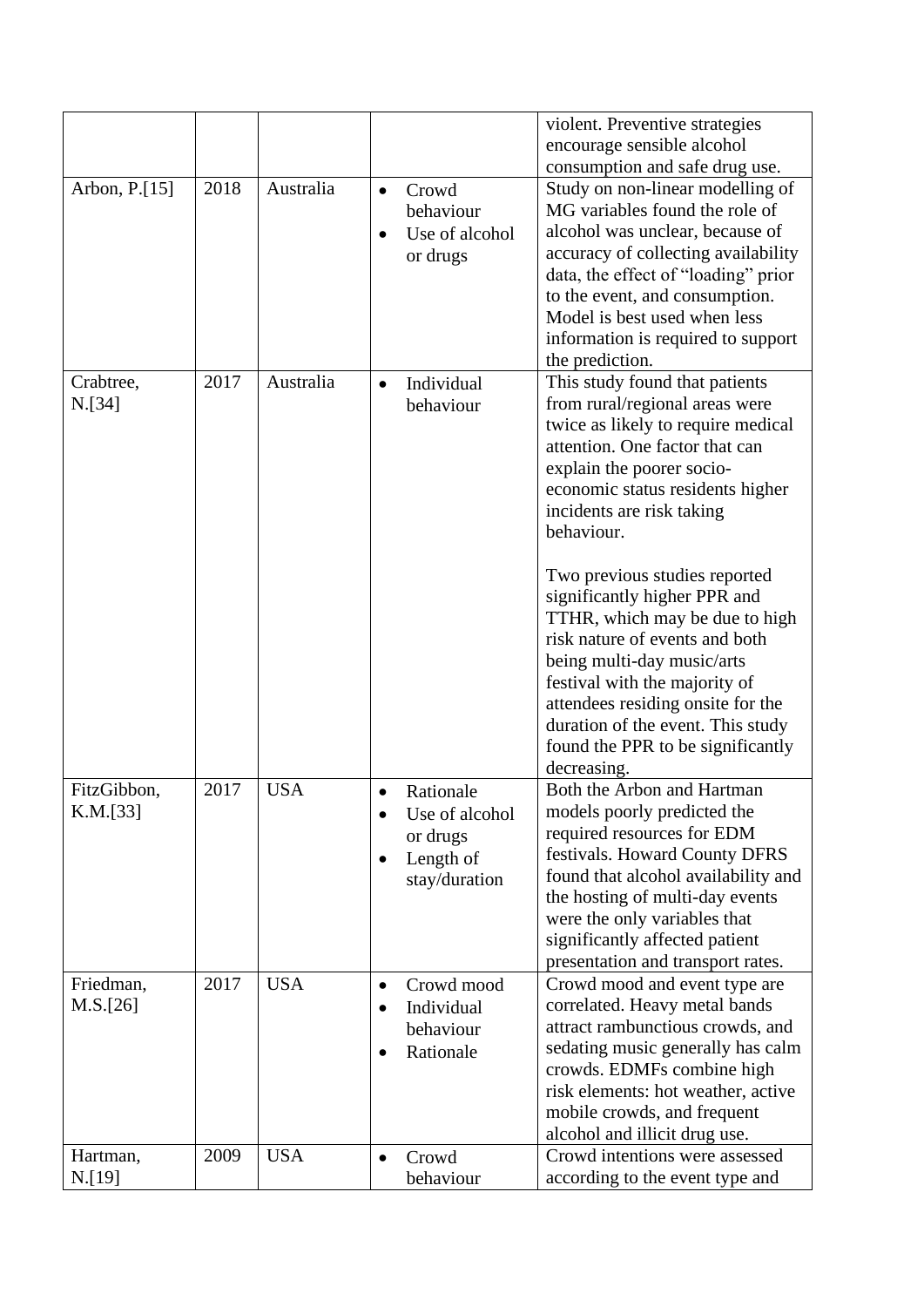|                      |      |            | Crowd mood<br>$\bullet$<br>Rationale<br>$\bullet$<br>Use of alcohol<br>$\bullet$<br>or drugs<br>Length of<br>stay/duration                                                               | any historical data that was<br>available about the event. Crowd<br>intentions categorized into,<br>"Animated 2 points",<br>"Intermediate 1 point," or "Calm<br>0 points".                                                                                                                                                                                                                                                                                                                         |
|----------------------|------|------------|------------------------------------------------------------------------------------------------------------------------------------------------------------------------------------------|----------------------------------------------------------------------------------------------------------------------------------------------------------------------------------------------------------------------------------------------------------------------------------------------------------------------------------------------------------------------------------------------------------------------------------------------------------------------------------------------------|
| Hawkins,<br>E.R.[17] | 2010 | <b>USA</b> | Crowd<br>$\bullet$<br>behaviour<br>Crowd mood<br>$\bullet$<br>Rationale<br>$\bullet$<br>Use of alcohol<br>or drugs                                                                       | Study results were consistent with<br>previously published MG<br>literature showing that events<br>associated with a high availability<br>of alcohol and in a celebratory<br>nature have higher rates of<br>medical usage. Concerts with<br>high-risk activities, like "mosh<br>pits," have a high MURs.<br>Celebratory fire-jumping is<br>another example of high-risk<br>crowd behaviour, but had<br>relatively lower injury rates due to<br>a smaller proportion of the crowd<br>participating. |
| Hopkins,<br>N.[31]   | 2016 | <b>UK</b>  | Individual<br>$\bullet$<br>motivation<br>Individual<br>$\bullet$<br>behaviour<br>Crowd<br>interest/culture<br>Rationale<br>$\bullet$<br>Health benefits?                                 | A psychological crowd is where<br>people assume a shared social<br>identity. Instead of following their<br>own individual values the<br>cognitive transformation shapes<br>their behaviour to those identified<br>in a group. Norms are specific to<br>a given group, for example:<br>religious festivals are<br>characteristically a matter of<br>abstinence while at music<br>festivals they are more to do with<br>excess.                                                                      |
| Hutton, A.[8]        | 2010 | Australia  | Crowd<br>$\bullet$<br>behaviour<br>Crowd mood<br>$\bullet$<br>Rationale<br>$\bullet$<br>Individual<br>behaviour<br>Use of alcohol<br>or drugs<br>Length of<br>$\bullet$<br>stay/duration | A psychosocial data collection<br>tool was adopted from the work<br>of Zeitz et al (2009) to measure<br>crowd behaviour in a systematic<br>way. The main reason for<br>participation at the event was to<br>be social and the mood was<br>active, energetic, ambulatory, and<br>participatory.                                                                                                                                                                                                     |
| Hutton, A.[5]        | 2011 | Australia  | Crowd<br>$\bullet$<br>behaviour<br>Crowd mood<br>Individual<br>$\bullet$<br>behaviour                                                                                                    | Researchers used a conceptual<br>framework tool to description of<br>the participants' behaviour to be<br>analysed.                                                                                                                                                                                                                                                                                                                                                                                |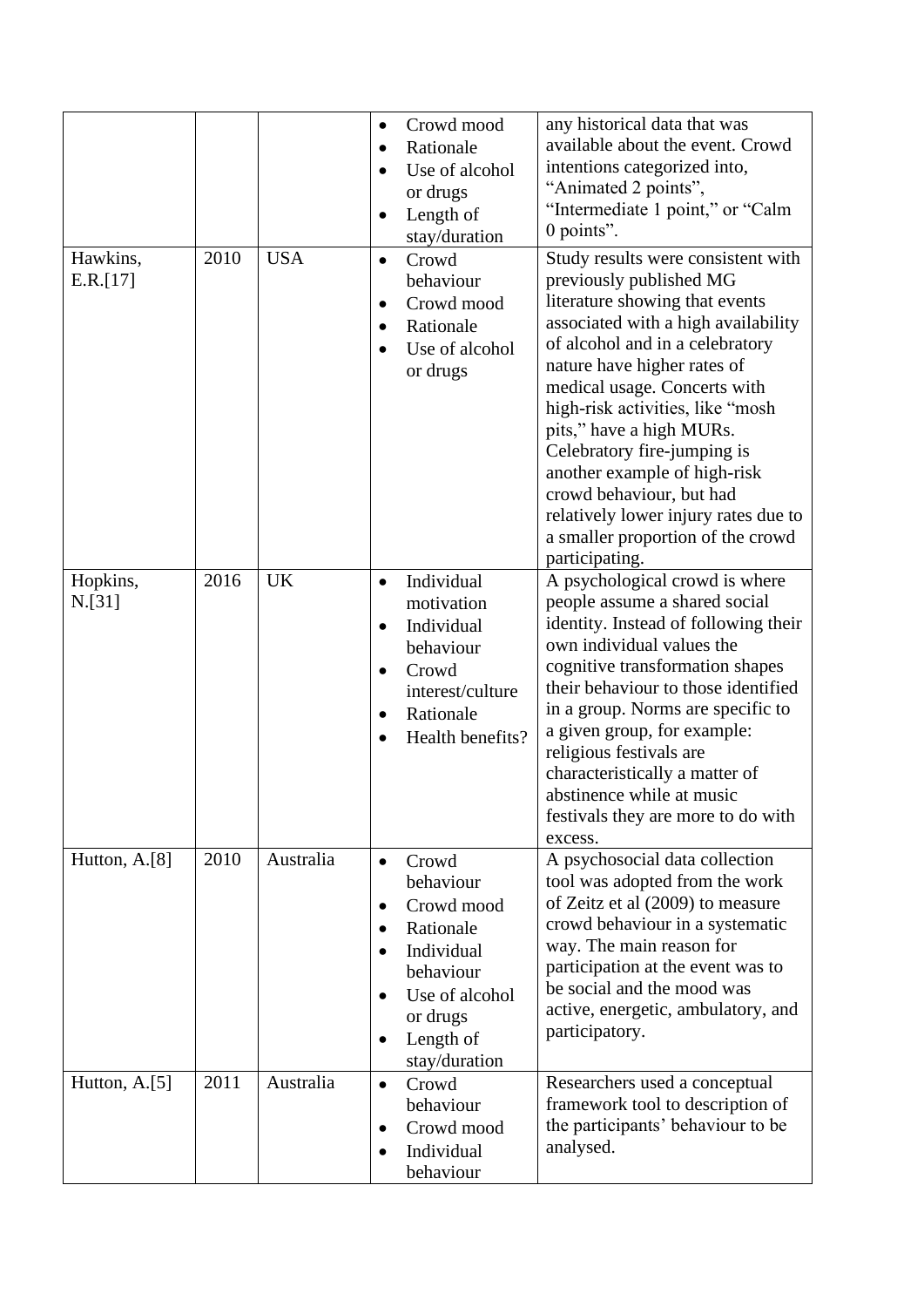|                        |      |            | The length of the event was<br>Rationale<br>$\bullet$<br>measured by the event timetable<br>Use of alcohol<br>for three nights, three days<br>or drugs<br>festival. The presence or absence<br>Length of<br>$\bullet$<br>of alcohol and drugs was harder<br>stay/duration<br>to determine. It was a dry event,<br>but some young people drink<br>prior to event.                                                                                                                                                                                  |
|------------------------|------|------------|---------------------------------------------------------------------------------------------------------------------------------------------------------------------------------------------------------------------------------------------------------------------------------------------------------------------------------------------------------------------------------------------------------------------------------------------------------------------------------------------------------------------------------------------------|
| Hutton, A.[13]         | 2013 | Australia  | Culture of the event and of the<br>Crowd<br>$\bullet$<br>behaviour<br>audience are important factors for<br>predicting likely behaviours and<br>Crowd<br>$\bullet$<br>assessing for risks at events.<br>interest/culture<br>Use of alcohol<br>$\bullet$<br>or drugs                                                                                                                                                                                                                                                                               |
| Hutton, A.[14]         | 2015 | Australia  | The dancing and moshing, and the<br>Crowd<br>$\bullet$<br>availability of alcohol contributed<br>interest/culture<br>to injuries at the outdoor music<br>Use of alcohol<br>$\bullet$<br>festival.<br>or drugs                                                                                                                                                                                                                                                                                                                                     |
| Hutton, A.[6]          | 2018 | Australia  | Attendees at outdoor music<br>Individual<br>$\bullet$<br>festivals reason for attendance is<br>motivation<br>partially to escape everyday life,<br>Use of alcohol<br>$\bullet$<br>and this escapism may include the<br>or drugs<br>use of alcohol and other drugs.<br>Rationale<br>$\bullet$<br>This attitude can modify crowd<br>Crowd<br>٠<br>behaviour.<br>interest/culture                                                                                                                                                                    |
| Lam, T.[30]            | 2014 | Australia  | The "holiday effect," a<br>Individual<br>$\bullet$<br>phenomenon where individuals on<br>behaviour<br>holiday tend to engage in risky<br>Rationale<br>behaviours, like at schoolies with<br>Use of alcohol<br>heavy alcohol use. As the<br>or drugs<br>drinking rates (SDs per hour)<br>Lengthen of<br>appeared similar to the last social<br>stay/duration<br>event attended, it is possible that<br>the longer hours available at the<br>celebratory event accounted, to<br>some extent, for the substantial<br>quantities of alcohol consumed. |
| Locoh-Donou,<br>S.[36] | 2016 | <b>USA</b> | The presence of alcohol is<br>Use of alcohol<br>$\bullet$<br>associated with a 12% increase in<br>or drugs<br>the PPR, which is not significant<br>statistically. Since crowd mood<br>was not readily measurable, it was<br>not included in variables because<br>of the difficultly to define and<br>measure.                                                                                                                                                                                                                                     |
| Lund, A.[25]           | 2012 | Canada     | A MG medicine registry was<br>Crowd mood<br>$\bullet$<br>designed to standardize data                                                                                                                                                                                                                                                                                                                                                                                                                                                             |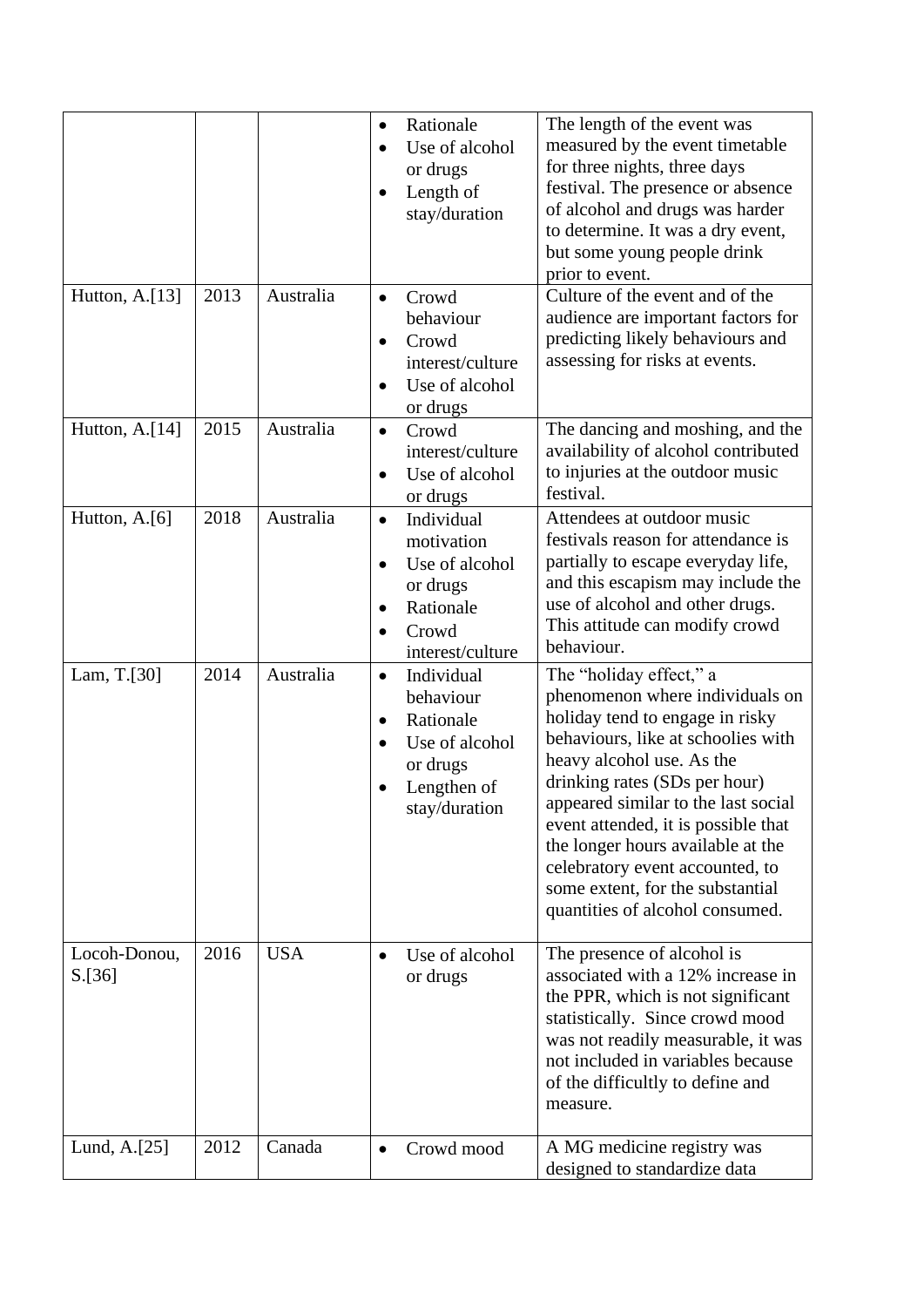|                      |      |            | collection. Data fields in "Event<br>Use of alcohol<br>Description," pertaining to the<br>or drugs<br>psychosocial domain included:<br>Length of<br>total event hours for day, crowd<br>stay/duration<br>mood, drugs and alcohol use/sale<br>at the event.                                                                                                                                                                                     |
|----------------------|------|------------|------------------------------------------------------------------------------------------------------------------------------------------------------------------------------------------------------------------------------------------------------------------------------------------------------------------------------------------------------------------------------------------------------------------------------------------------|
| Milsten,<br>A.M.[18] | 2017 | <b>USA</b> | Crowd culture at rock, punk, or<br>Crowd<br>$\bullet$<br>heavy metal concerts includes<br>behaviour<br>moshing, stage diving, pushing,<br>Crowd<br>and/or shoving. "Patrons move in<br>interest/culture<br>a 'highly energized collective<br>Use of alcohol<br>motion," balancing between<br>or drugs<br>violence and order. The authors of<br>the study theorize that rock<br>concerts have a higher energy<br>drink intake than alcohol use. |
| Moore, R.[37]        | 2011 | <b>USA</b> | Event type is related to crowd<br>Crowd<br>$\bullet$<br>behaviour, such as rock concerts<br>behaviour<br>the crowd participation in<br>Use of alcohol<br>moshing, crowd surfing, and<br>or drugs<br>missiles thrown from the crowd.<br>Mood of event can also be<br>anticipated from event type, for<br>example collegiate football games<br>have widespread alcohol use and<br>excitable fans.                                                |
| Nable, J.V.[38]      | 2014 | <b>USA</b> | Using the Hartman method to<br>Crowd<br>$\bullet$<br>categorize an event as minor,<br>behaviour<br>intermediate, or major, one of the<br>variables is crowd intention. Two<br>points if the crowd is animated.<br>Events with a score greater than 5<br>are classified as "major events."                                                                                                                                                      |
| Ranse, J.[3]         | 2012 | Australia  | The psychosocial domain includes<br>Crowd<br>$\bullet$<br>the crowd mood, behaviour,<br>behaviour<br>crowd culture, and reason for<br>Crowd mood<br>$\bullet$<br>attendance.<br>Crowd<br>interest/culture<br>Rationale<br>$\bullet$                                                                                                                                                                                                            |
| Schwartz,<br>B.[39]  | 2015 | Canada     | Predictive tools have been based<br>Crowd<br>$\bullet$<br>on retrospective data and expert<br>behaviour<br>opinion and require prospective<br>Use of alcohol<br>validation. Injures due to violence<br>or drugs<br>and substance abuse require<br>special care.                                                                                                                                                                                |
| Soomaroo,<br>L. [40] | 2012 | <b>UK</b>  | Moshing, which primarily<br>Crowd<br>happens at live music events, is a<br>behaviour<br>crowd behaviour that increases<br>risks of injury. Mosh pit crowd<br>control guidelines have been                                                                                                                                                                                                                                                      |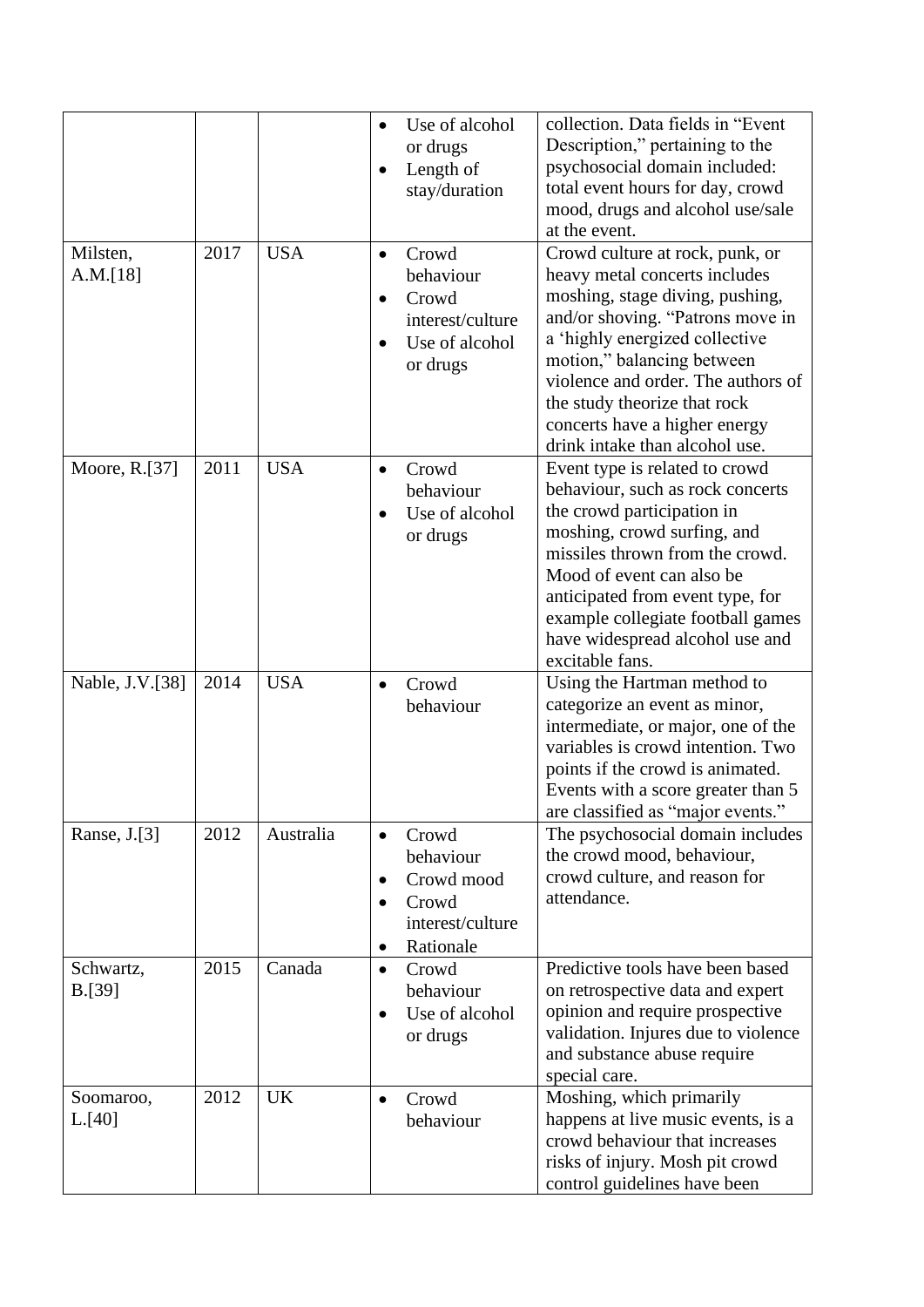|                      |      |                               |                                                                                                                        | implement, such as isolating the<br>area from the main audience,<br>provision of nearby first aid, and<br>protocols to stop artists<br>performance should crushing<br>develop.                                                                                                                                                                                                                               |
|----------------------|------|-------------------------------|------------------------------------------------------------------------------------------------------------------------|--------------------------------------------------------------------------------------------------------------------------------------------------------------------------------------------------------------------------------------------------------------------------------------------------------------------------------------------------------------------------------------------------------------|
| Steffen, R.[27]      | 2012 | <b>USA</b><br>Saudi<br>Arabia | Crowd mood<br>$\bullet$<br>Use of alcohol<br>or drugs                                                                  | Crowd mood can be affected by<br>the type of MG and the use of<br>alcohol and drugs. Sporting and<br>music events, rivalry might turn<br>into aggression. Reports from<br>Woodstock Festival show that the<br>mood might change depending on<br>the type of music. One study,<br>nearly half the patients treated<br>during a rock concert had<br>admitted to using illicit drugs or<br>alcoholic beverages. |
| Templeton,<br>A.[41] | 2015 | Review                        | Crowd<br>$\bullet$<br>behaviour<br>Individual<br>motivation                                                            | "Self-categorization theory<br>suggests that shared social<br>identity, people's cognitive<br>representation of their relation to<br>others, is what makes collective<br>behaviour possible."                                                                                                                                                                                                                |
| Turris,<br>S.A.[20]  | 2014 | Australia                     | Crowd<br>$\bullet$<br>behaviour<br>Crowd mood<br>$\bullet$<br>Length of<br>stay/duration<br>Use of alcohol<br>or drugs | Crowd mood and behaviour<br>influence the tone of the event,<br>and can increase the risk profile,<br>such as political rallies. Objective<br>measures of crowd mood are not<br>yet well developed for use in MG<br>context. However, crowd mobility<br>and density are used as indicators<br>for crowd mood.                                                                                                |
| Zeitz, A.[7]         | 2009 | Australia                     | Crowd<br>$\bullet$<br>behaviour<br>Crowd mood<br>$\bullet$                                                             | Matrix tool was used to classify<br>the mood of the crowd as passive,<br>active, or energetic. Crowd mood<br>was found to impact medical<br>workload.                                                                                                                                                                                                                                                        |
| Zeitz, A.[28]        | 2013 | Australia                     | Crowd mood<br>$\bullet$<br>Rationale<br>Length of<br>stay/duration                                                     | Density effects crowd mood.<br>Supporters of different football<br>teams generated different PPR.                                                                                                                                                                                                                                                                                                            |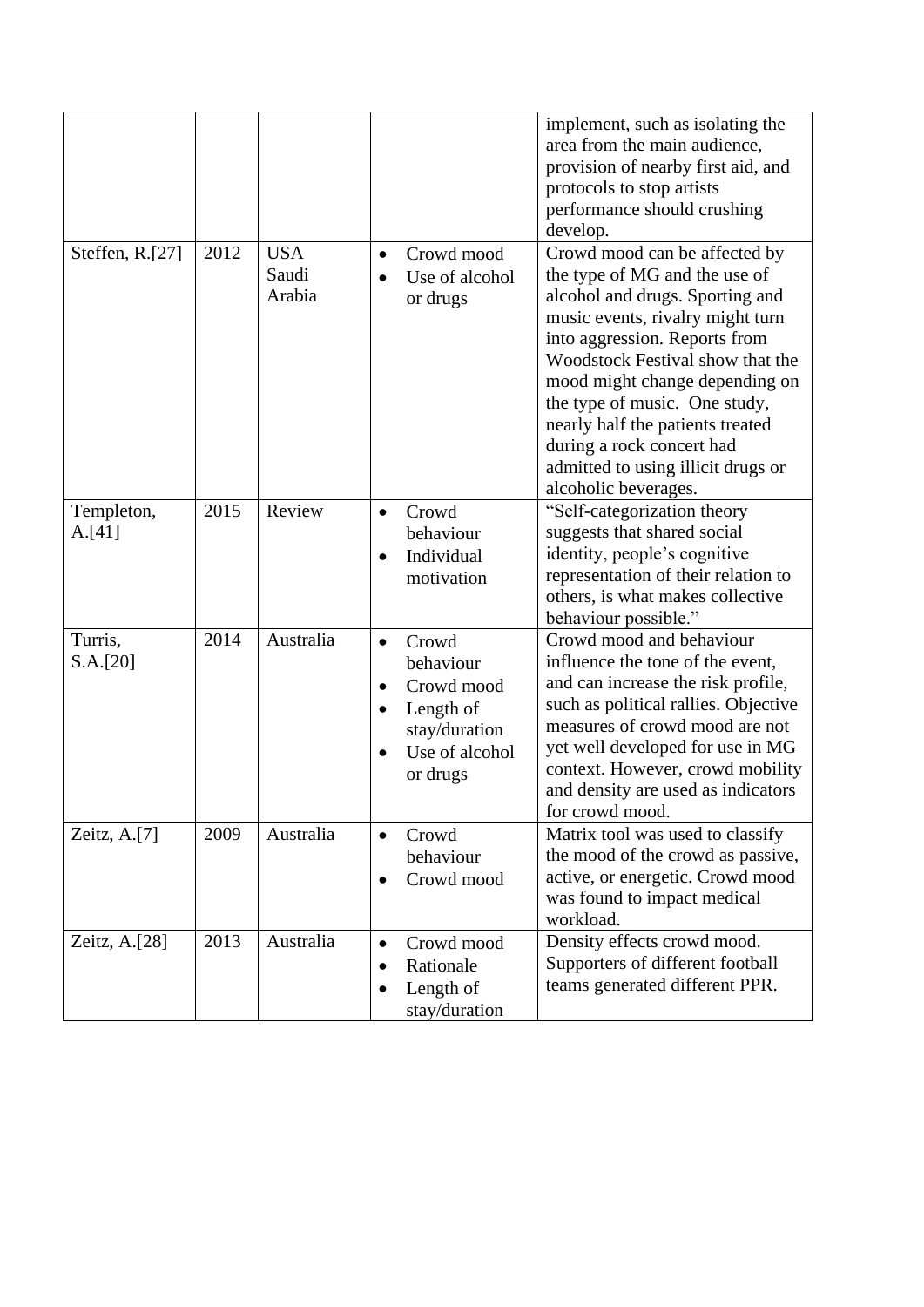| <b>Crowd Type</b>           | <b>Comment</b>                             |
|-----------------------------|--------------------------------------------|
| Ambulatory                  | Walking, usually calm                      |
| Disability/limited Movement | Crowd has limited or restricted movement;  |
|                             | requires additional planning               |
| Cohesive/Spectator          | Watching specific activity                 |
| Expressive/Revelous         | Emotional release, for example, community  |
|                             | fun runs                                   |
| Participatory               | Involved in actual event, for example,     |
|                             | pickets, marches                           |
| Aggressive/Hostile          | Initially verbal, open to lawlessness      |
| Demonstrator                | Organized to some degree, for example      |
|                             | pickets, marches                           |
| Escape/Trampling            | Danger may be real or imaginary            |
| Dense/Suffocating           | Reduction of individual physical movement  |
| Rushing/Looting             | Attempt to acquire/obtain/steal something, |
|                             | for example, tickets                       |
| Violent                     | Attacking/terrorizing                      |

# **Table 3: Crowd types/behaviours[42]**

# **Table 4: Crowd Mood Classifications**

| <b>Mood Descriptor</b> | <b>Crowd Descriptor</b>                       |
|------------------------|-----------------------------------------------|
| Passive                | Little or no talking                          |
|                        | Little or no physical movements               |
|                        | Little or no physical contact                 |
|                        | Little or no audience participation           |
|                        | Cooperative                                   |
| Active                 | Moderate degree of talking                    |
|                        | Moderate degree of physical movements         |
|                        | Moderate degree of physical contact           |
|                        | Moderate degree of audience participation     |
|                        | Cooperative                                   |
| Energetic              | Considerable degree of talking                |
|                        | Considerable degree of physical movements     |
|                        | Considerable degree of physical contact       |
|                        | Considerable degree of audience participation |
|                        | May be episodes of violence                   |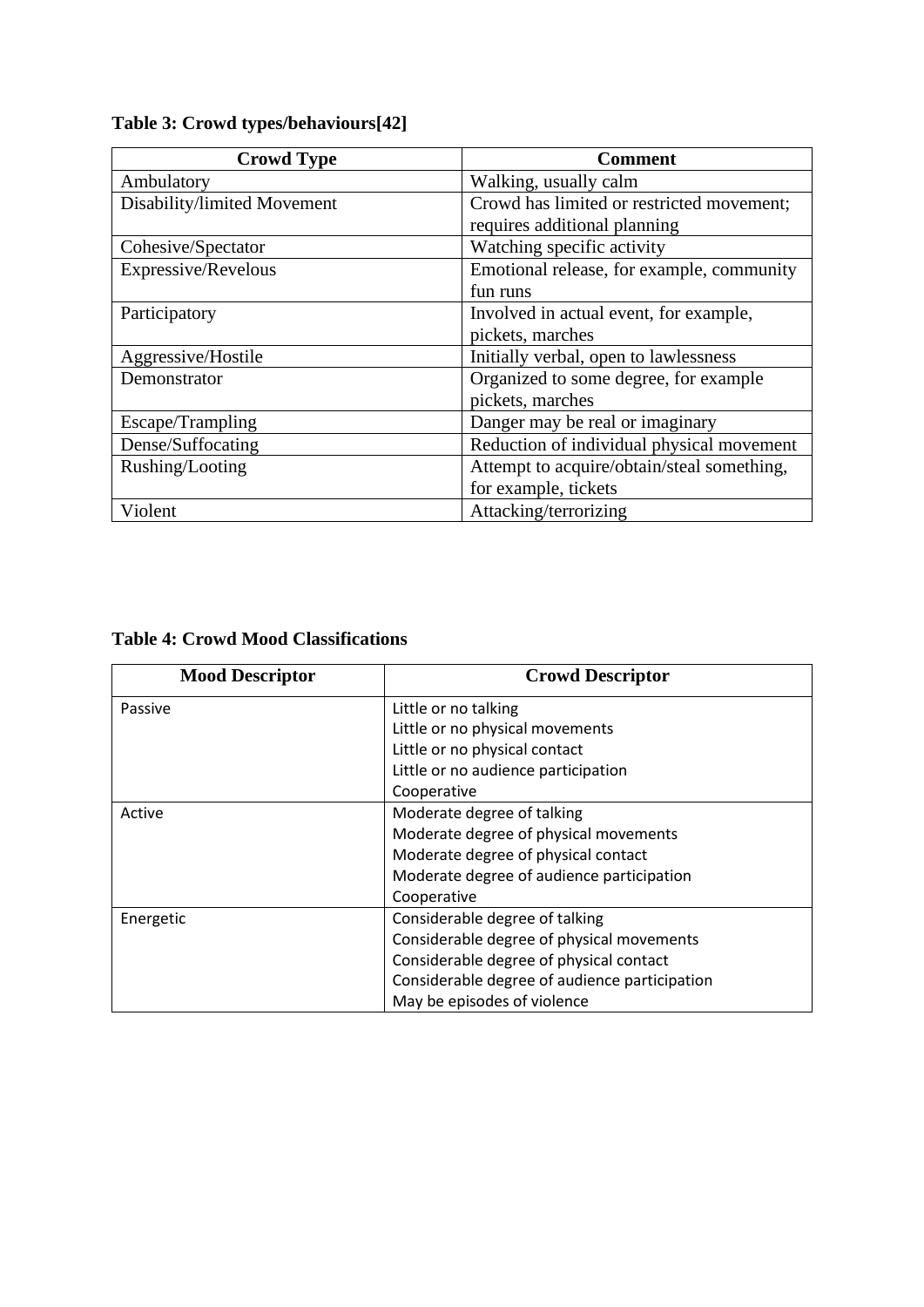| Schwartz, B.     | 2015 | <b>Position Statement</b>              |
|------------------|------|----------------------------------------|
| Arbon, P.        | 2004 | <b>Expert Opinion</b>                  |
| Ahmed, Q.A.      | 2018 | Review                                 |
| Hopkins, N.      | 2016 | Review                                 |
| Moore, R.        | 2011 | Review                                 |
| Steffen, R.      | 2012 | Review                                 |
| Hutton, A.       | 2013 | <b>Critical Review</b>                 |
| Ranse, J.        | 2012 | <b>Comprehensive Review</b>            |
| Zeitz, A.        | 2009 | <b>Comprehensive Review</b>            |
| Alquthami, A.H.  | 2014 | <b>Systematic Review</b>               |
| Templeton, A.    | 2015 | <b>Systematic Review</b>               |
| Soomaroo, L.     | 2012 | <b>Literature Review</b>               |
| Hawkins, E.R.    | 2010 | <b>Retrospective Review</b>            |
| Locoh-Donou, S.  | 2016 | <b>Retrospective Review</b>            |
| Milsten, A.M.    | 2017 | <b>Retrospective Review</b>            |
| Nable, J.V.      | 2014 | Retrospective Review                   |
| Zeitz, A.        | 2013 | <b>Retrospective Review</b>            |
| Hartman, N.      | 2009 | <b>Retrospective Review</b>            |
| FitzGibbon, K.M. | 2017 | Case Study (Retrospective)             |
| Crabtree, N.     | 2017 | Case Study (Retrospective/Descriptive) |
| Alnabulsi, H.    | 2014 | Case Study                             |
| Anikeeva, O.     | 2018 | Case Study (Longitudinal)              |
| Lam, T.          | 2014 | Case Study                             |
| Arbon, P.        | 2018 | Case Study                             |
| Hutton, A.       | 2015 | Case Study (Descriptive)               |
| Hutton, A.       | 2010 | Case Study                             |
| Hutton, A.       | 2011 | Case Study                             |
| Friedman, M.S.   | 2017 | <b>Descriptive Report</b>              |
| Hutton, A.       | 2018 | Special Report / Opinion               |
| Lund, A.         | 2012 | <b>Special Report</b>                  |
| Turris, S.A.     | 2014 | <b>Special Report</b>                  |

# **Table 5: Quality of Research**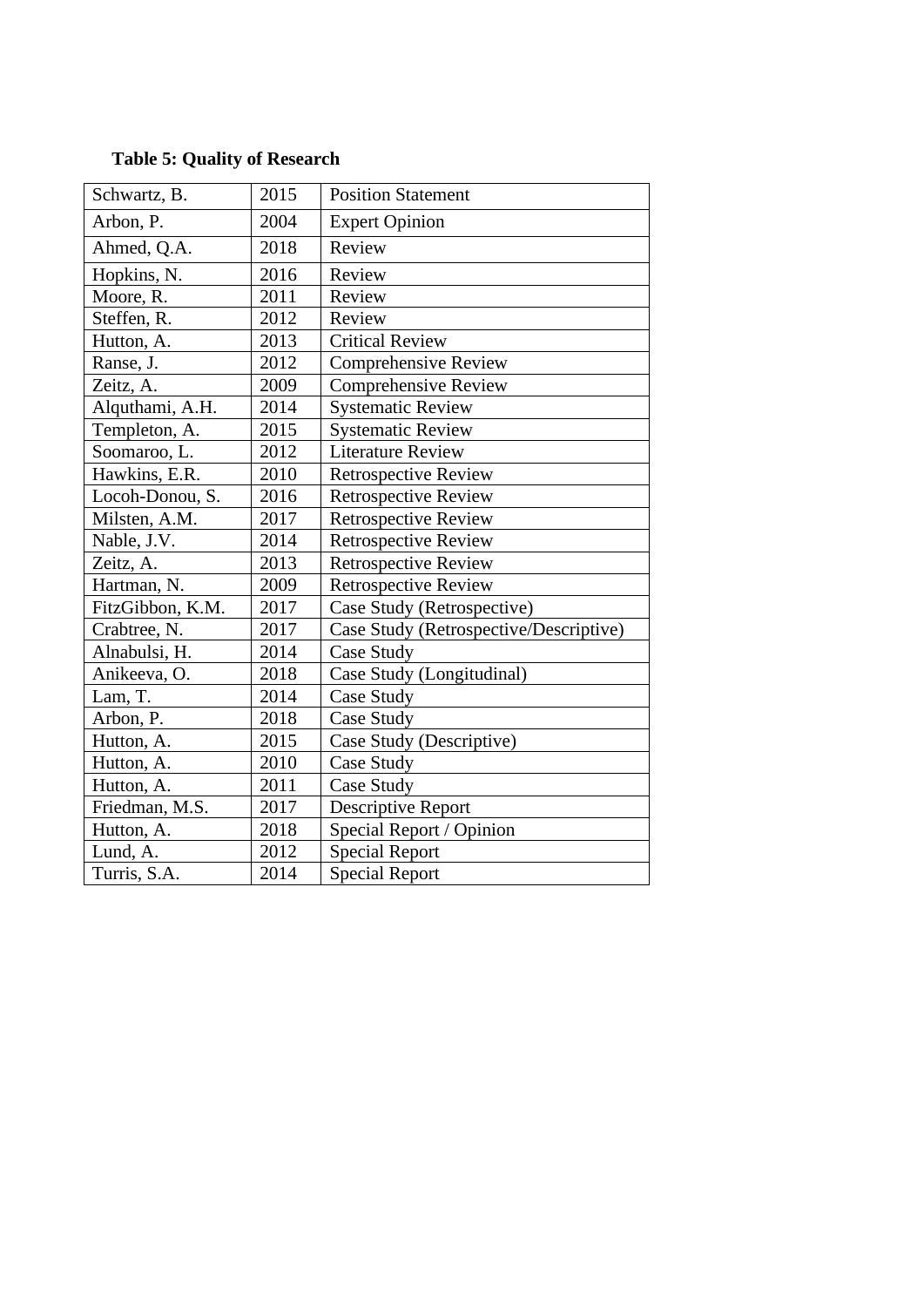# **References:**

- 1. Organization, W.H. *What is WHO's role in mass gatherings?* 2016 [cited 2018 November 23]; Available from[: https://www.who.int/features/qa/mass-gatherings/en/](https://www.who.int/features/qa/mass-gatherings/en/)
- 2. Arbon, P., *The Development of Conceptual Models for Mass-Gathering Health.* Prehospital and Disaster Medicine, 2004. **19**(03): p. 208-212.
- 3. Ranse, J. and A. Hutton, *Minimum data set for mass-gathering health research and evaluation: a discussion paper.* Prehosp Disaster Med, 2012. **27**(6): p. 543-50.
- 4. Arbon, P., F.H. Bridgewater, and C. Smith, *Mass gathering medicine: a predictive model for patient presentation and transport rates.* Prehosp Disaster Med, 2001. **16**(3): p. 150-8.
- 5. Hutton, A., et al., *Assessing the psychosocial elements of crowds at mass gatherings.* Prehosp Disaster Med, 2011. **26**(6): p. 414-21.
- 6. Hutton, A., J. Ranse, and M.B. Munn, *Developing Public Health Initiatives through Understanding Motivations of the Audience at Mass-Gathering Events.* Prehosp Disaster Med, 2018. **33**(2): p. 191-196.
- 7. Zeitz, K.M., et al., *Crowd Behavior at Mass Gatherings: A Literature Review.* Prehospital and Disaster Medicine, 2009. **24**(01): p. 32-38.
- 8. Hutton, A., et al., *Piloting a mass gathering conceptual framework at an Adelaide Schoolies Festival.* Collegian, 2010. **17**(4): p. 183-191.
- 9. Robertson, M., A. Hutton, and S. Brown, *Event Duration in Outdoor Music Festival Audience Behavior (A Critical Transformative Research Note).* Event Management, 2018. **22**(6): p. 1073-1081.
- 10. Liberati, A., et al., *The PRISMA statement for reporting systematic reviews and metaanalyses of studies that evaluate health care interventions: Explanation and elaboration.* Annals of Internal Medicine, 2009. **151**(4): p. W-65-W-94.
- 11. Anikeeva, O., et al., *Patient Presentation Trends at 15 Mass-Gathering Events in South Australia.* Prehosp Disaster Med, 2018. **33**(4): p. 368-374.
- 12. Ahmed, Q.A. and Z.A. Memish, *From the "Madding Crowd" to mass gatherings-religion, sport, culture and public health.* Travel Med Infect Dis, 2018.
- 13. Hutton, A., S. Brown, and N. Verdonk, *Exploring culture: audience predispositions and consequent effects on audience behavior in a mass-gathering setting.* Prehosp Disaster Med, 2013. **28**(3): p. 292-7.
- 14. Hutton, A., et al., *The Use of Haddon's Matrix to Plan for Injury and Illness Prevention at Outdoor Music Festivals.* Prehosp Disaster Med, 2015. **30**(2): p. 175-83.
- 15. Arbon, P., et al., *Nonlinear Modelling for Predicting Patient Presentation Rates for Mass Gatherings.* Prehosp Disaster Med, 2018. **33**(4): p. 362-367.
- 16. Sampsel, K., et al., *Characteristics associated with sexual assaults at mass gatherings.* Emerg Med, 2016. **33**(2): p. 139-43.
- 17. Hawkins, E.R. and J.H. Brice, *Fire jumpers: description of burns and traumatic injuries from a spontaneous mass gathering and celebratory riot.* J Emerg Med, 2010. **38**(2): p. 182-7.
- 18. Milsten, A.M., J. Tennyson, and S. Weisberg, *Retrospective Analysis of Mosh-Pit-Related Injuries.* Prehosp Disaster Med, 2017. **32**(6): p. 636-641.
- 19. Hartman, N., et al., *Predicting resource use at mass gatherings using a simplified stratification scoring model.* Am J Emerg Med, 2009. **27**(3): p. 337-43.
- 20. Turris, S.A., et al., *Mass-gathering health research foundational theory: part 2 - event modeling for mass gatherings.* Prehosp Disaster Med, 2014. **29**(6): p. 655-63.
- 21. Australia, E.M., *Manual 2- Safe and Healthy MAss Gatherings. A Health, Medical and Safety Planning Manual for Public Events*, E.M. Australia, Editor. 1999: Commonwealth of Australia: Dickson, ACT.
- 22. Challenger, R., C.W. Clegg, and M.A. Robinson, *Understanding Crowd Behaviours*, in *Supporting Theory and Evidence*, M. Leigh, Editor. 2010, The Stationaery Office: United Kingdom.